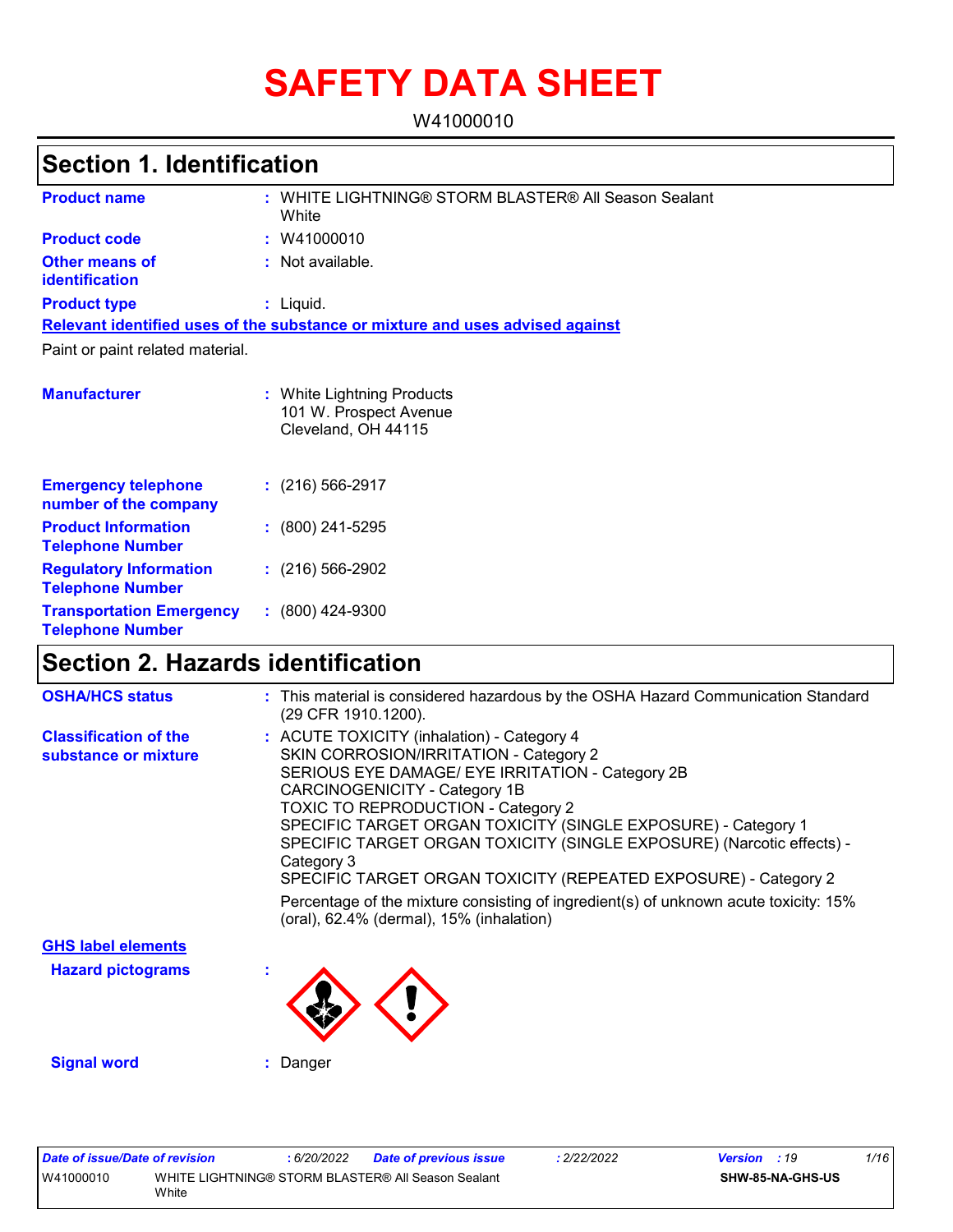# **Section 2. Hazards identification**

| <b>Hazard statements</b>                   | : Causes skin and eye irritation.<br>Harmful if inhaled.                                                                                                                                                                                                                                                                                                                                                                                                                                                                                                |
|--------------------------------------------|---------------------------------------------------------------------------------------------------------------------------------------------------------------------------------------------------------------------------------------------------------------------------------------------------------------------------------------------------------------------------------------------------------------------------------------------------------------------------------------------------------------------------------------------------------|
|                                            | May cause drowsiness or dizziness.                                                                                                                                                                                                                                                                                                                                                                                                                                                                                                                      |
|                                            | May cause cancer.                                                                                                                                                                                                                                                                                                                                                                                                                                                                                                                                       |
|                                            | Suspected of damaging fertility or the unborn child.                                                                                                                                                                                                                                                                                                                                                                                                                                                                                                    |
|                                            | Causes damage to organs.                                                                                                                                                                                                                                                                                                                                                                                                                                                                                                                                |
|                                            | May cause damage to organs through prolonged or repeated exposure.                                                                                                                                                                                                                                                                                                                                                                                                                                                                                      |
| <b>Precautionary statements</b>            |                                                                                                                                                                                                                                                                                                                                                                                                                                                                                                                                                         |
| <b>General</b>                             | : Read label before use. Keep out of reach of children. If medical advice is needed,<br>have product container or label at hand.                                                                                                                                                                                                                                                                                                                                                                                                                        |
| <b>Prevention</b>                          | : Obtain special instructions before use. Do not handle until all safety precautions have<br>been read and understood. Wear protective gloves, protective clothing and eye or face<br>protection. Use only outdoors or in a well-ventilated area. Do not breathe vapor. Do<br>not eat, drink or smoke when using this product. Wash thoroughly after handling.                                                                                                                                                                                          |
| <b>Response</b>                            | : IF exposed: Call a POISON CENTER or doctor. IF INHALED: Remove person to fresh<br>air and keep comfortable for breathing. Call a POISON CENTER or doctor if you feel<br>unwell. Take off contaminated clothing and wash it before reuse. IF ON SKIN: Wash<br>with plenty of water. If skin irritation occurs: Get medical advice or attention. IF IN<br>EYES: Rinse cautiously with water for several minutes. Remove contact lenses, if<br>present and easy to do. Continue rinsing. If eye irritation persists: Get medical advice or<br>attention. |
| <b>Storage</b>                             | : Store locked up. Store in a well-ventilated place. Keep container tightly closed.                                                                                                                                                                                                                                                                                                                                                                                                                                                                     |
| <b>Disposal</b>                            | : Dispose of contents and container in accordance with all local, regional, national and<br>international regulations.                                                                                                                                                                                                                                                                                                                                                                                                                                  |
| <b>Supplemental label</b><br>elements      | DELAYED EFFECTS FROM LONG TERM OVEREXPOSURE. Contains solvents which<br>can cause permanent brain and nervous system damage. Intentional misuse by<br>deliberately concentrating and inhaling the contents can be harmful or fatal. WARNING:<br>This product contains chemicals known to the State of California to cause cancer and<br>birth defects or other reproductive harm.                                                                                                                                                                       |
|                                            | Please refer to the SDS for additional information. Keep out of reach of children. Do not<br>transfer contents to other containers for storage.                                                                                                                                                                                                                                                                                                                                                                                                         |
| <b>Hazards not otherwise</b><br>classified | : None known.                                                                                                                                                                                                                                                                                                                                                                                                                                                                                                                                           |

# **Section 3. Composition/information on ingredients**

| Substance/mixture     | : Mixture        |
|-----------------------|------------------|
| <b>Other means of</b> | : Not available. |
| identification        |                  |

#### **CAS number/other identifiers**

| <b>Ingredient name</b>        | % by weight | <b>CAS number</b> |
|-------------------------------|-------------|-------------------|
| Tetrachloroethylene           | l≥25 - ≤50  | 127-18-4          |
| <b>Hydrocarbon Polymer</b>    | $≥10 - ≤25$ |                   |
| Isobutylene Polymer           | ≤10         | 9003-27-4         |
| Styrene-Hydrocarbon Copolymer | ≤10         | 9011-11-4         |
| Light Aromatic Hydrocarbons   | <1          | 64742-95-6        |
| <b>Titanium Dioxide</b>       | ≤0.3        | 13463-67-7        |
| trimethylbenzene              | ≤0.3        | 25551-13-7        |
| Light Stabilizer              | ≤0.3        | 52829-07-9        |
| 1,3,5-Trimethylbenzene        | ≤0.3        | 108-67-8          |
| 1,2,4-Trimethylbenzene        | ≤0.3        | 95-63-6           |

Any concentration shown as a range is to protect confidentiality or is due to batch variation.

| Date of issue/Date of revision |       | 6/20/2022 | <b>Date of previous issue</b>                      | .2/22/2022 | <b>Version</b> : 19 |                  | 2/16 |
|--------------------------------|-------|-----------|----------------------------------------------------|------------|---------------------|------------------|------|
| W41000010                      | White |           | WHITE LIGHTNING® STORM BLASTER® All Season Sealant |            |                     | SHW-85-NA-GHS-US |      |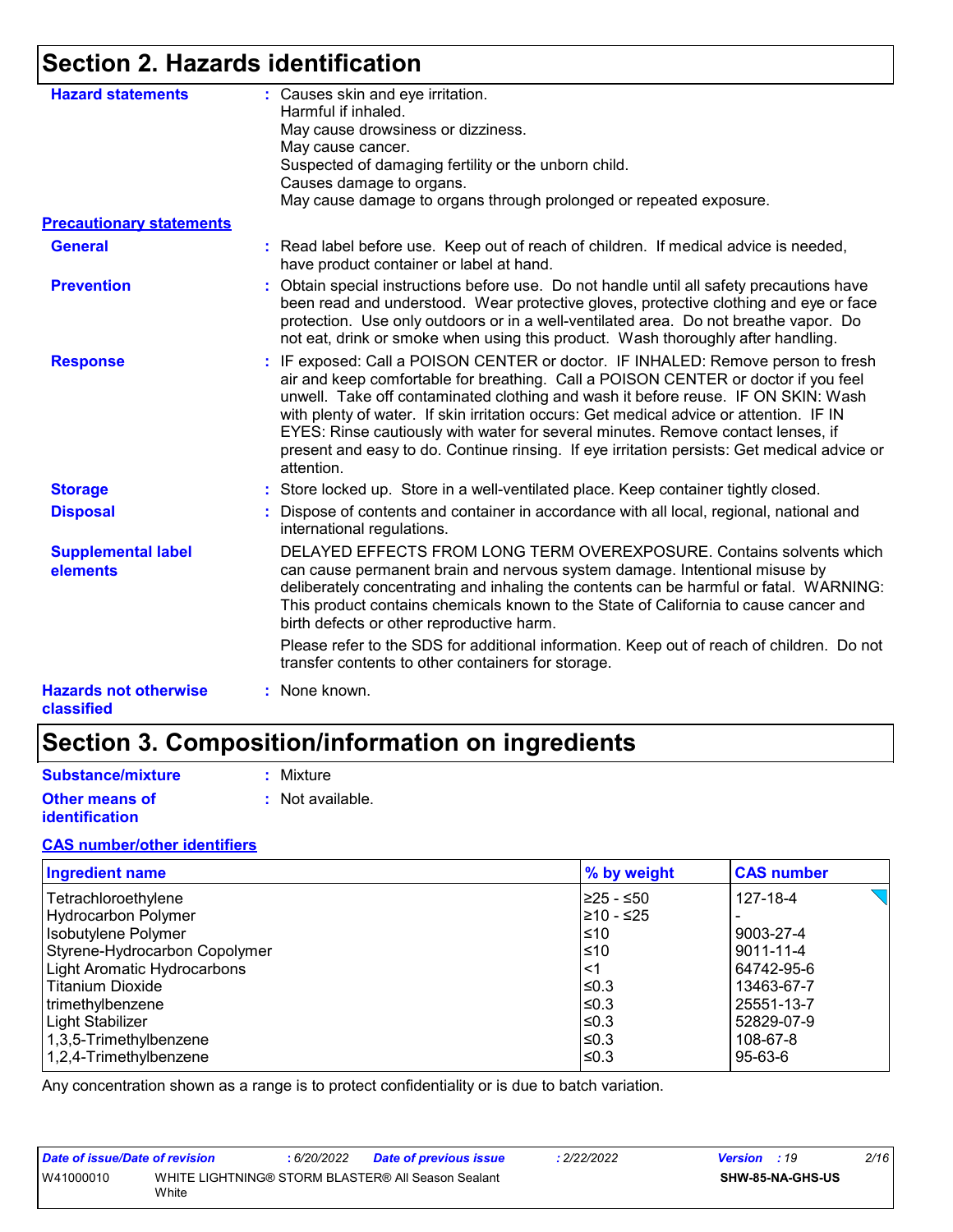# **Section 3. Composition/information on ingredients**

**There are no additional ingredients present which, within the current knowledge of the supplier and in the concentrations applicable, are classified and hence require reporting in this section.**

**Occupational exposure limits, if available, are listed in Section 8.**

### **Section 4. First aid measures**

| <b>Description of necessary first aid measures</b> |
|----------------------------------------------------|
|----------------------------------------------------|

| <b>Eye contact</b>  | : Immediately flush eyes with plenty of water, occasionally lifting the upper and lower<br>eyelids. Check for and remove any contact lenses. Continue to rinse for at least 10<br>minutes. Get medical attention. If necessary, call a poison center or physician.                                                                                                                                                                                                                                                                                                                                                                                                                                                                                                                                                                                                                                             |
|---------------------|----------------------------------------------------------------------------------------------------------------------------------------------------------------------------------------------------------------------------------------------------------------------------------------------------------------------------------------------------------------------------------------------------------------------------------------------------------------------------------------------------------------------------------------------------------------------------------------------------------------------------------------------------------------------------------------------------------------------------------------------------------------------------------------------------------------------------------------------------------------------------------------------------------------|
| <b>Inhalation</b>   | : Remove victim to fresh air and keep at rest in a position comfortable for breathing. If it<br>is suspected that fumes are still present, the rescuer should wear an appropriate mask<br>or self-contained breathing apparatus. If not breathing, if breathing is irregular or if<br>respiratory arrest occurs, provide artificial respiration or oxygen by trained personnel. It<br>may be dangerous to the person providing aid to give mouth-to-mouth resuscitation.<br>Get medical attention. If necessary, call a poison center or physician. If unconscious,<br>place in recovery position and get medical attention immediately. Maintain an open<br>airway. Loosen tight clothing such as a collar, tie, belt or waistband. In case of<br>inhalation of decomposition products in a fire, symptoms may be delayed. The exposed<br>person may need to be kept under medical surveillance for 48 hours. |
| <b>Skin contact</b> | : Flush contaminated skin with plenty of water. Remove contaminated clothing and<br>shoes. Wash contaminated clothing thoroughly with water before removing it, or wear<br>gloves. Continue to rinse for at least 10 minutes. Get medical attention. If necessary,<br>call a poison center or physician. Wash clothing before reuse. Clean shoes thoroughly<br>before reuse.                                                                                                                                                                                                                                                                                                                                                                                                                                                                                                                                   |
| <b>Ingestion</b>    | : Wash out mouth with water. Remove dentures if any. If material has been swallowed<br>and the exposed person is conscious, give small quantities of water to drink. Stop if the<br>exposed person feels sick as vomiting may be dangerous. Do not induce vomiting<br>unless directed to do so by medical personnel. If vomiting occurs, the head should be<br>kept low so that vomit does not enter the lungs. Get medical attention. If necessary,<br>call a poison center or physician. Never give anything by mouth to an unconscious<br>person. If unconscious, place in recovery position and get medical attention<br>immediately. Maintain an open airway. Loosen tight clothing such as a collar, tie, belt<br>or waistband.                                                                                                                                                                          |

#### **Most important symptoms/effects, acute and delayed**

| <b>Potential acute health effects</b> |                                                                                                                                                                                   |
|---------------------------------------|-----------------------------------------------------------------------------------------------------------------------------------------------------------------------------------|
| <b>Eye contact</b>                    | : Causes eye irritation.                                                                                                                                                          |
| <b>Inhalation</b>                     | : Harmful if inhaled. Causes damage to organs following a single exposure if inhaled.<br>Can cause central nervous system (CNS) depression. May cause drowsiness or<br>dizziness. |
| <b>Skin contact</b>                   | : Causes damage to organs following a single exposure in contact with skin. Causes skin<br>irritation.                                                                            |
| <b>Ingestion</b>                      | : Causes damage to organs following a single exposure if swallowed. Can cause central<br>nervous system (CNS) depression.                                                         |
| <b>Over-exposure signs/symptoms</b>   |                                                                                                                                                                                   |
| Eye contact                           | : Adverse symptoms may include the following:<br>pain or irritation<br>watering<br>redness                                                                                        |

| Date of issue/Date of revision |       | 6/20/2022 | <b>Date of previous issue</b>                      | : 2/22/2022 | <b>Version</b> : 19 | 3/16 |  |
|--------------------------------|-------|-----------|----------------------------------------------------|-------------|---------------------|------|--|
| W41000010                      | White |           | WHITE LIGHTNING® STORM BLASTER® All Season Sealant |             | SHW-85-NA-GHS-US    |      |  |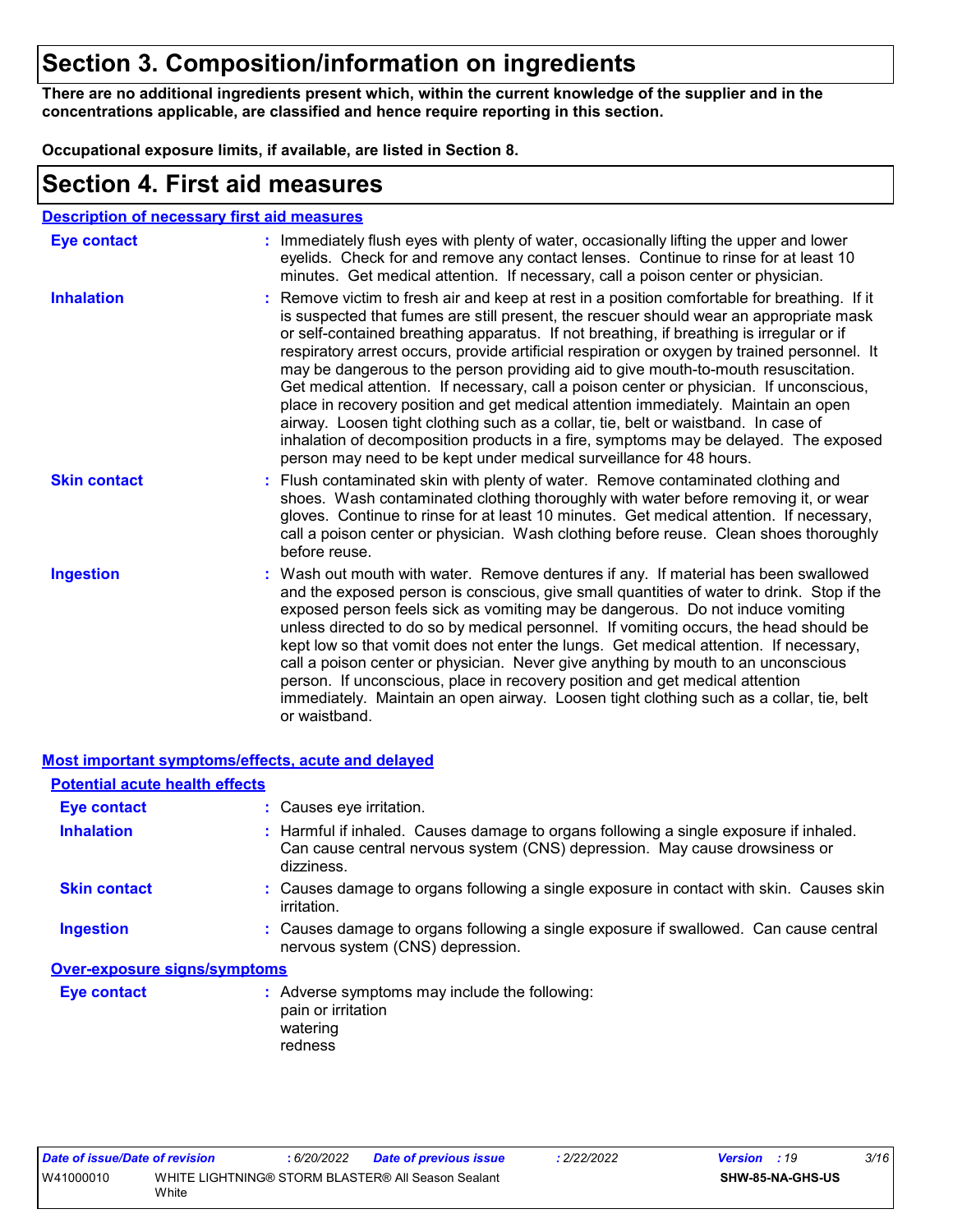# **Section 4. First aid measures**

| <b>Inhalation</b>                 | Adverse symptoms may include the following:<br>nausea or vomiting<br>headache<br>drowsiness/fatigue<br>dizziness/vertigo<br>unconsciousness<br>reduced fetal weight<br>increase in fetal deaths<br>skeletal malformations                                                                                                                                                                                     |
|-----------------------------------|---------------------------------------------------------------------------------------------------------------------------------------------------------------------------------------------------------------------------------------------------------------------------------------------------------------------------------------------------------------------------------------------------------------|
| <b>Skin contact</b>               | Adverse symptoms may include the following:<br>irritation<br>redness<br>reduced fetal weight<br>increase in fetal deaths<br>skeletal malformations                                                                                                                                                                                                                                                            |
| <b>Ingestion</b>                  | : Adverse symptoms may include the following:<br>reduced fetal weight<br>increase in fetal deaths<br>skeletal malformations                                                                                                                                                                                                                                                                                   |
|                                   | Indication of immediate medical attention and special treatment needed, if necessary                                                                                                                                                                                                                                                                                                                          |
| <b>Notes to physician</b>         | : In case of inhalation of decomposition products in a fire, symptoms may be delayed.<br>The exposed person may need to be kept under medical surveillance for 48 hours.                                                                                                                                                                                                                                      |
| <b>Specific treatments</b>        | No specific treatment.                                                                                                                                                                                                                                                                                                                                                                                        |
| <b>Protection of first-aiders</b> | No action shall be taken involving any personal risk or without suitable training. If it is<br>suspected that fumes are still present, the rescuer should wear an appropriate mask or<br>self-contained breathing apparatus. It may be dangerous to the person providing aid to<br>give mouth-to-mouth resuscitation. Wash contaminated clothing thoroughly with water<br>before removing it, or wear gloves. |

|                                                          | <b>Section 5. Fire-fighting measures</b>                                                                                                                                                            |  |  |  |
|----------------------------------------------------------|-----------------------------------------------------------------------------------------------------------------------------------------------------------------------------------------------------|--|--|--|
| <b>Extinguishing media</b>                               |                                                                                                                                                                                                     |  |  |  |
| <b>Suitable extinguishing</b><br>media                   | : Use an extinguishing agent suitable for the surrounding fire.                                                                                                                                     |  |  |  |
| <b>Unsuitable extinguishing</b><br>media                 | : None known.                                                                                                                                                                                       |  |  |  |
| <b>Specific hazards arising</b><br>from the chemical     | : In a fire or if heated, a pressure increase will occur and the container may burst.                                                                                                               |  |  |  |
| <b>Hazardous thermal</b><br>decomposition products       | Decomposition products may include the following materials:<br>carbon dioxide<br>carbon monoxide<br>halogenated compounds<br>carbonyl halides                                                       |  |  |  |
| <b>Special protective actions</b><br>for fire-fighters   | : Promptly isolate the scene by removing all persons from the vicinity of the incident if<br>there is a fire. No action shall be taken involving any personal risk or without suitable<br>training. |  |  |  |
| <b>Special protective</b><br>equipment for fire-fighters | Fire-fighters should wear appropriate protective equipment and self-contained breathing<br>apparatus (SCBA) with a full face-piece operated in positive pressure mode.                              |  |  |  |

**See toxicological information (Section 11)**

| Date of issue/Date of revision |       | 6/20/2022 | <b>Date of previous issue</b>                      | : 2/22/2022 | <b>Version</b> : 19 |                         | 4/16 |
|--------------------------------|-------|-----------|----------------------------------------------------|-------------|---------------------|-------------------------|------|
| W41000010                      | White |           | WHITE LIGHTNING® STORM BLASTER® All Season Sealant |             |                     | <b>SHW-85-NA-GHS-US</b> |      |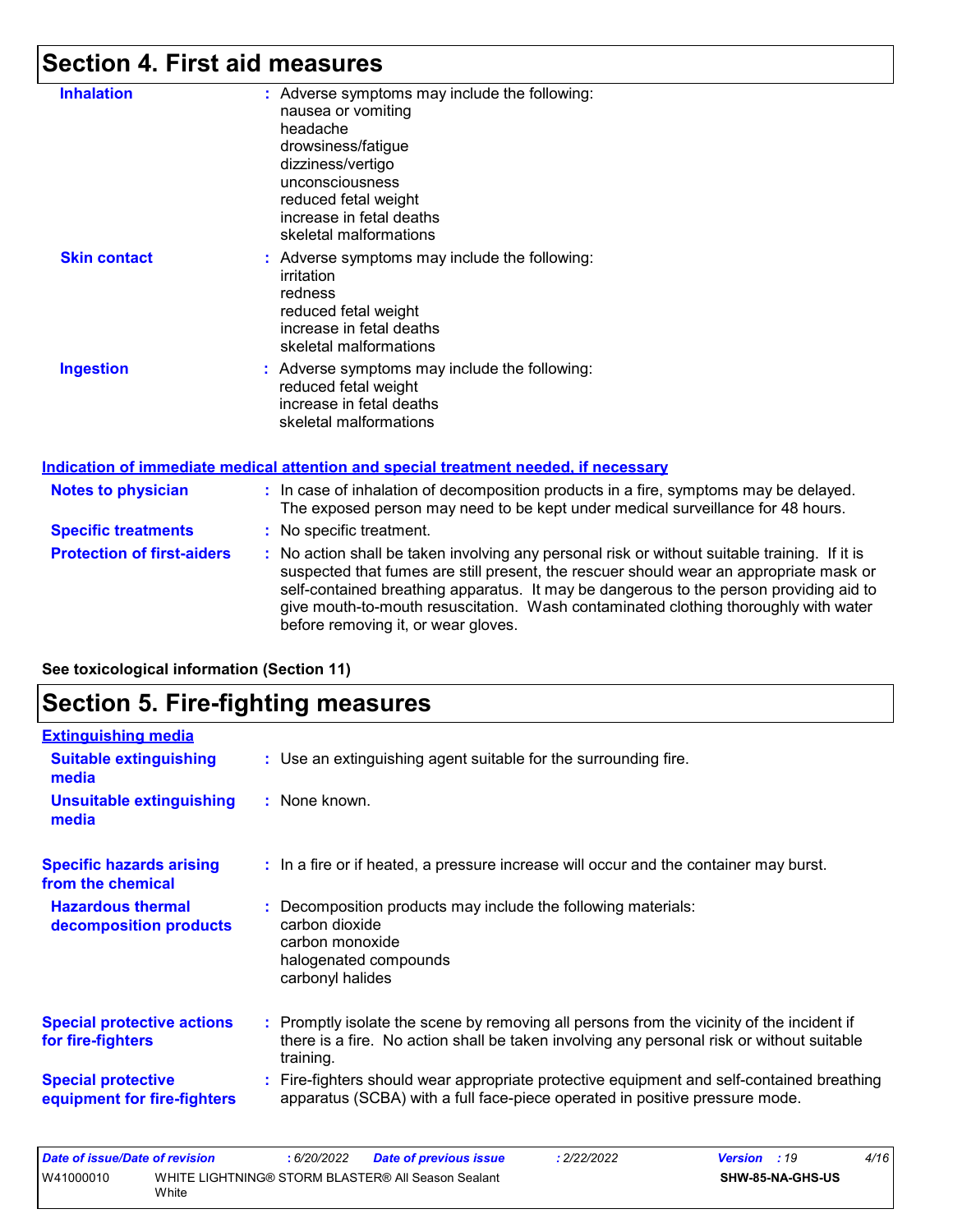# **Section 6. Accidental release measures**

|                                                              | Personal precautions, protective equipment and emergency procedures                                                                                                                                                                                                                                                                                                                                                                                                                                                                                                                                                                                                                                          |
|--------------------------------------------------------------|--------------------------------------------------------------------------------------------------------------------------------------------------------------------------------------------------------------------------------------------------------------------------------------------------------------------------------------------------------------------------------------------------------------------------------------------------------------------------------------------------------------------------------------------------------------------------------------------------------------------------------------------------------------------------------------------------------------|
| For non-emergency<br>personnel                               | : No action shall be taken involving any personal risk or without suitable training.<br>Evacuate surrounding areas. Keep unnecessary and unprotected personnel from<br>entering. Do not touch or walk through spilled material. Avoid breathing vapor or mist.<br>Provide adequate ventilation. Wear appropriate respirator when ventilation is<br>inadequate. Put on appropriate personal protective equipment.                                                                                                                                                                                                                                                                                             |
| For emergency responders                                     | : If specialized clothing is required to deal with the spillage, take note of any information in<br>Section 8 on suitable and unsuitable materials. See also the information in "For non-<br>emergency personnel".                                                                                                                                                                                                                                                                                                                                                                                                                                                                                           |
| <b>Environmental precautions</b>                             | : Avoid dispersal of spilled material and runoff and contact with soil, waterways, drains<br>and sewers. Inform the relevant authorities if the product has caused environmental<br>pollution (sewers, waterways, soil or air).                                                                                                                                                                                                                                                                                                                                                                                                                                                                              |
| <b>Methods and materials for containment and cleaning up</b> |                                                                                                                                                                                                                                                                                                                                                                                                                                                                                                                                                                                                                                                                                                              |
| <b>Small spill</b>                                           | : Stop leak if without risk. Move containers from spill area. Dilute with water and mop up<br>if water-soluble. Alternatively, or if water-insoluble, absorb with an inert dry material and<br>place in an appropriate waste disposal container. Dispose of via a licensed waste<br>disposal contractor.                                                                                                                                                                                                                                                                                                                                                                                                     |
| <b>Large spill</b>                                           | : Stop leak if without risk. Move containers from spill area. Approach release from<br>upwind. Prevent entry into sewers, water courses, basements or confined areas. Wash<br>spillages into an effluent treatment plant or proceed as follows. Contain and collect<br>spillage with non-combustible, absorbent material e.g. sand, earth, vermiculite or<br>diatomaceous earth and place in container for disposal according to local regulations<br>(see Section 13). Dispose of via a licensed waste disposal contractor. Contaminated<br>absorbent material may pose the same hazard as the spilled product. Note: see<br>Section 1 for emergency contact information and Section 13 for waste disposal. |

# **Section 7. Handling and storage**

#### **Precautions for safe handling**

| <u><b>IVOGGEDIO IOI CAIS HAHAIIII</b></u>                                 |                                                                                                                                                                                                                                                                                                                                                                                                                                                                                                                                                                                                                                                                            |
|---------------------------------------------------------------------------|----------------------------------------------------------------------------------------------------------------------------------------------------------------------------------------------------------------------------------------------------------------------------------------------------------------------------------------------------------------------------------------------------------------------------------------------------------------------------------------------------------------------------------------------------------------------------------------------------------------------------------------------------------------------------|
| <b>Protective measures</b>                                                | : Put on appropriate personal protective equipment (see Section 8). Avoid exposure -<br>obtain special instructions before use. Avoid exposure during pregnancy. Do not<br>handle until all safety precautions have been read and understood. Do not get in eyes<br>or on skin or clothing. Do not breathe vapor or mist. Do not ingest. Use only with<br>adequate ventilation. Wear appropriate respirator when ventilation is inadequate. Keep<br>in the original container or an approved alternative made from a compatible material,<br>kept tightly closed when not in use. Empty containers retain product residue and can be<br>hazardous. Do not reuse container. |
| <b>Advice on general</b><br>occupational hygiene                          | : Eating, drinking and smoking should be prohibited in areas where this material is<br>handled, stored and processed. Workers should wash hands and face before eating,<br>drinking and smoking. Remove contaminated clothing and protective equipment before<br>entering eating areas. See also Section 8 for additional information on hygiene<br>measures.                                                                                                                                                                                                                                                                                                              |
| <b>Conditions for safe storage,</b><br>including any<br>incompatibilities | : Store in accordance with local regulations. Store in original container protected from<br>direct sunlight in a dry, cool and well-ventilated area, away from incompatible materials<br>(see Section 10) and food and drink. Store locked up. Keep container tightly closed<br>and sealed until ready for use. Containers that have been opened must be carefully<br>resealed and kept upright to prevent leakage. Do not store in unlabeled containers.<br>Use appropriate containment to avoid environmental contamination. See Section 10 for<br>incompatible materials before handling or use.                                                                        |

| Date of issue/Date of revision |       | .6/20/2022 | <b>Date of previous issue</b>                      | 2/22/2022 | <b>Version</b> : 19 | 5/16 |
|--------------------------------|-------|------------|----------------------------------------------------|-----------|---------------------|------|
| W41000010                      |       |            | WHITE LIGHTNING® STORM BLASTER® All Season Sealant |           | SHW-85-NA-GHS-US    |      |
|                                | White |            |                                                    |           |                     |      |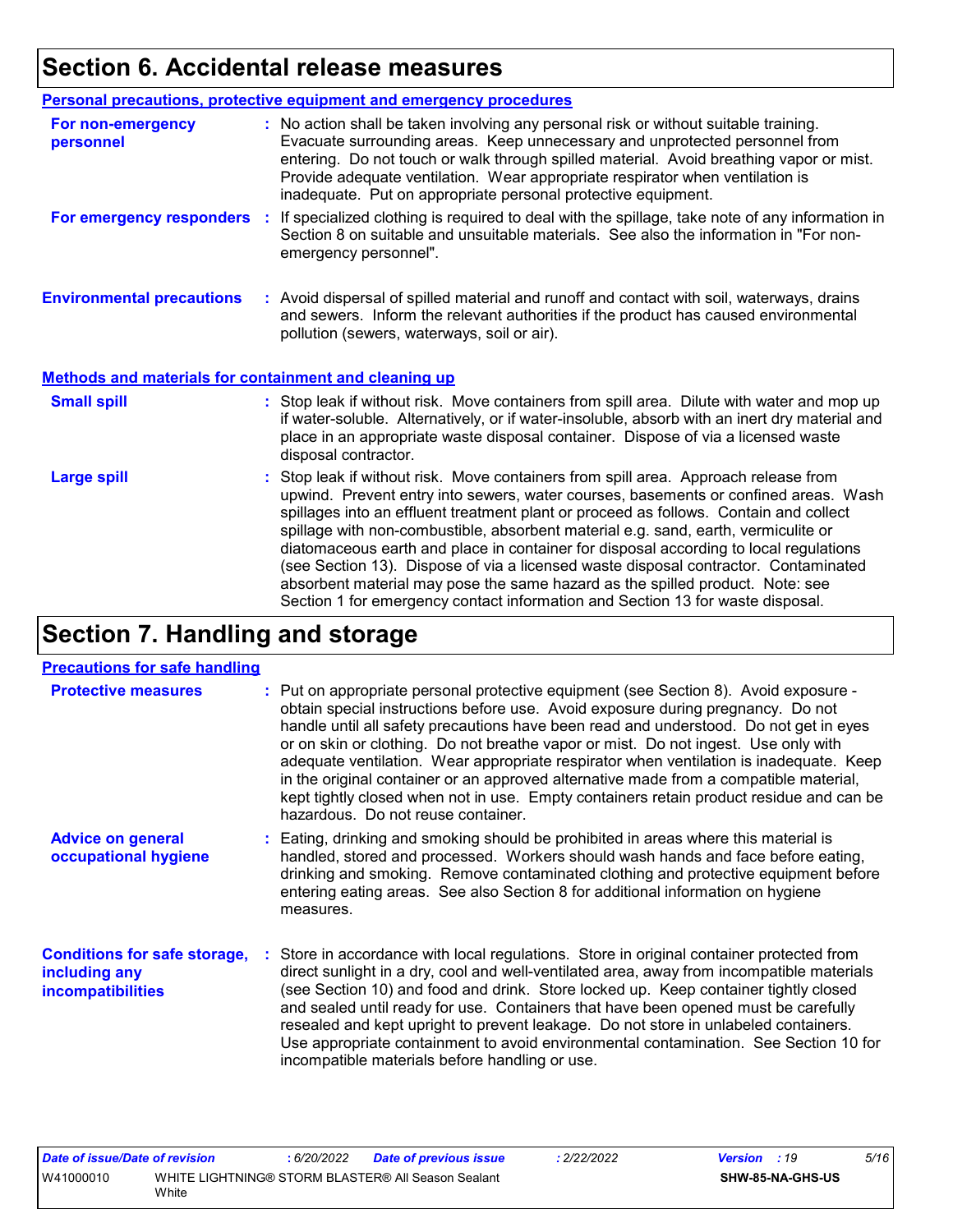# **Section 8. Exposure controls/personal protection**

#### **Control parameters**

**Occupational exposure limits (OSHA United States)**

| <b>Ingredient name</b>             | CAS#       | <b>Exposure limits</b>                                                                                                                                                                                                                                                                        |
|------------------------------------|------------|-----------------------------------------------------------------------------------------------------------------------------------------------------------------------------------------------------------------------------------------------------------------------------------------------|
| Tetrachloroethylene                | 127-18-4   | ACGIH TLV (United States, 1/2021).<br>TWA: 25 ppm 8 hours.<br>TWA: 170 mg/m <sup>3</sup> 8 hours.<br>STEL: 100 ppm 15 minutes.<br>STEL: 685 mg/m <sup>3</sup> 15 minutes.<br>OSHA PEL Z2 (United States, 2/2013).<br>TWA: 100 ppm 8 hours.<br><b>CEIL: 200 ppm</b><br>AMP: 300 ppm 5 minutes. |
| <b>Hydrocarbon Polymer</b>         |            | None.                                                                                                                                                                                                                                                                                         |
| Isobutylene Polymer                | 9003-27-4  | None.                                                                                                                                                                                                                                                                                         |
| Styrene-Hydrocarbon Copolymer      | 9011-11-4  | None.                                                                                                                                                                                                                                                                                         |
| <b>Light Aromatic Hydrocarbons</b> | 64742-95-6 | None.                                                                                                                                                                                                                                                                                         |
| <b>Titanium Dioxide</b>            | 13463-67-7 | ACGIH TLV (United States, 1/2021).                                                                                                                                                                                                                                                            |
|                                    |            | TWA: 10 mg/m <sup>3</sup> 8 hours.                                                                                                                                                                                                                                                            |
|                                    |            | OSHA PEL (United States, 5/2018).<br>TWA: 15 mg/m <sup>3</sup> 8 hours. Form: Total dust                                                                                                                                                                                                      |
| trimethylbenzene                   | 25551-13-7 | ACGIH TLV (United States, 1/2021).                                                                                                                                                                                                                                                            |
|                                    |            | TWA: 25 ppm 8 hours.                                                                                                                                                                                                                                                                          |
|                                    |            | TWA: 123 mg/m <sup>3</sup> 8 hours.                                                                                                                                                                                                                                                           |
| Light Stabilizer                   | 52829-07-9 | None.                                                                                                                                                                                                                                                                                         |
| 1,3,5-Trimethylbenzene             | 108-67-8   | ACGIH TLV (United States, 1/2021).                                                                                                                                                                                                                                                            |
|                                    |            | TWA: 25 ppm 8 hours.                                                                                                                                                                                                                                                                          |
|                                    |            | TWA: 123 mg/m <sup>3</sup> 8 hours.                                                                                                                                                                                                                                                           |
|                                    |            | NIOSH REL (United States, 10/2020).                                                                                                                                                                                                                                                           |
|                                    |            | TWA: 25 ppm 10 hours.                                                                                                                                                                                                                                                                         |
|                                    |            | TWA: 125 mg/m <sup>3</sup> 10 hours.                                                                                                                                                                                                                                                          |
| 1,2,4-Trimethylbenzene             | 95-63-6    | ACGIH TLV (United States, 1/2021).                                                                                                                                                                                                                                                            |
|                                    |            | TWA: 25 ppm 8 hours.                                                                                                                                                                                                                                                                          |
|                                    |            | TWA: 123 mg/m <sup>3</sup> 8 hours.                                                                                                                                                                                                                                                           |
|                                    |            | NIOSH REL (United States, 10/2020).                                                                                                                                                                                                                                                           |
|                                    |            | TWA: 25 ppm 10 hours.<br>TWA: 125 mg/m <sup>3</sup> 10 hours.                                                                                                                                                                                                                                 |
|                                    |            |                                                                                                                                                                                                                                                                                               |

#### **Occupational exposure limits (Canada)**

| <b>Ingredient name</b>                                                   | CAS#                                         | <b>Exposure limits</b>                                                                                                                                                                                                                                                                                                                                                                                                                                                                                                                                                   |
|--------------------------------------------------------------------------|----------------------------------------------|--------------------------------------------------------------------------------------------------------------------------------------------------------------------------------------------------------------------------------------------------------------------------------------------------------------------------------------------------------------------------------------------------------------------------------------------------------------------------------------------------------------------------------------------------------------------------|
| Tetrachloroethylene                                                      | 127-18-4                                     | CA Alberta Provincial (Canada, 6/2018).<br>15 min OEL: $678$ mg/m <sup>3</sup> 15 minutes.<br>15 min OEL: 100 ppm 15 minutes.<br>8 hrs OEL: 25 ppm 8 hours.<br>8 hrs OEL: 170 mg/m <sup>3</sup> 8 hours.<br><b>CA British Columbia Provincial (Canada,</b><br>$6/2021$ ).<br>TWA: 25 ppm 8 hours.<br>STEL: 100 ppm 15 minutes.<br>CA Ontario Provincial (Canada, 6/2019).<br>TWA: 25 ppm 8 hours.<br>STEL: 100 ppm 15 minutes.<br>CA Quebec Provincial (Canada, 6/2021).<br>TWAEV: 25 ppm 8 hours.<br>TWAEV: 170 mg/m <sup>3</sup> 8 hours.<br>STEV: 100 ppm 15 minutes. |
| <b>Date of issue/Date of revision</b>                                    | : 6/20/2022<br><b>Date of previous issue</b> | 6/16<br>: 2/22/2022<br><b>Version</b> : 19                                                                                                                                                                                                                                                                                                                                                                                                                                                                                                                               |
| WHITE LIGHTNING® STORM BLASTER® All Season Sealant<br>W41000010<br>White |                                              | SHW-85-NA-GHS-US                                                                                                                                                                                                                                                                                                                                                                                                                                                                                                                                                         |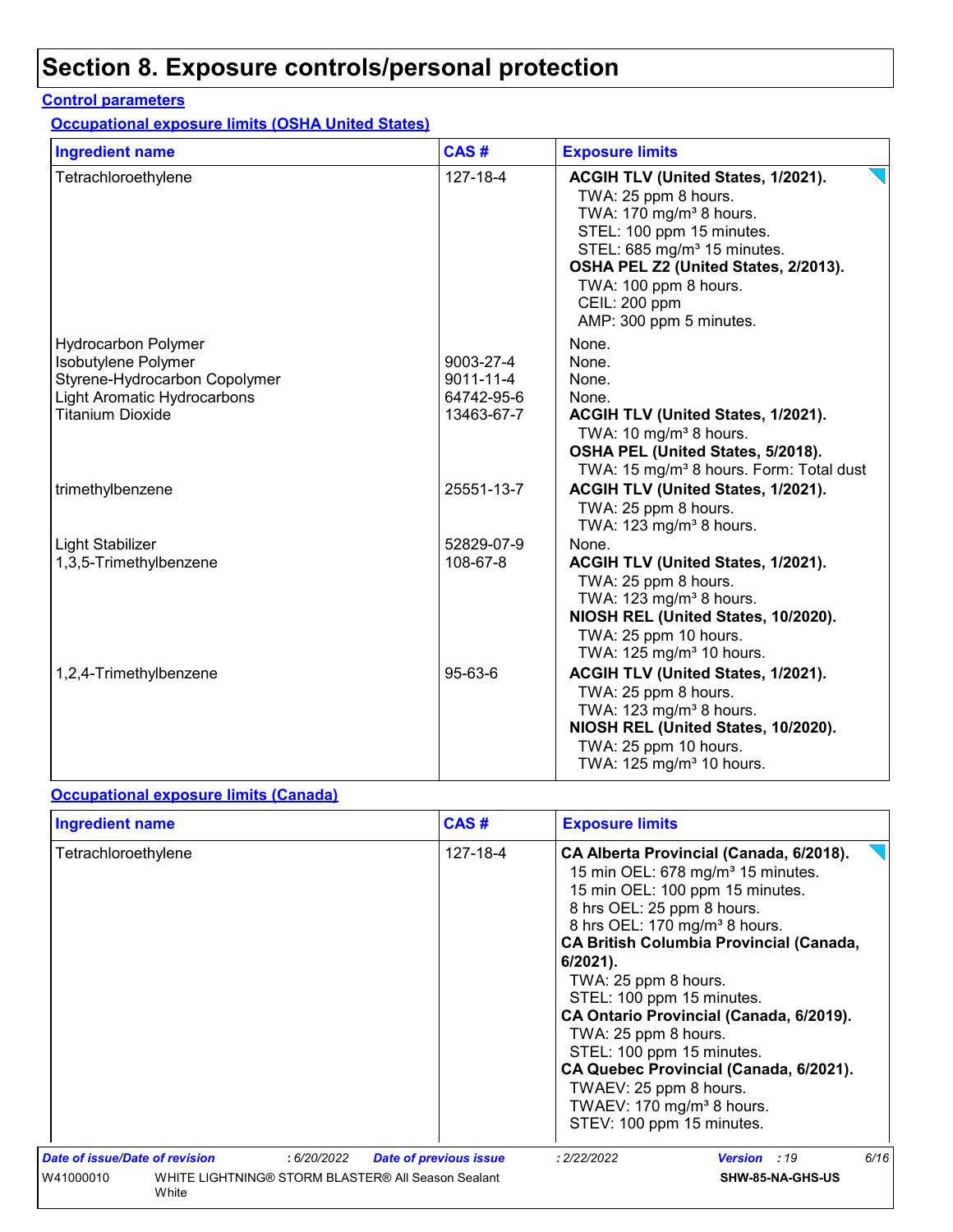# **Section 8. Exposure controls/personal protection**

|                  |            | STEV: 685 mg/m <sup>3</sup> 15 minutes.<br><b>CA Saskatchewan Provincial (Canada,</b><br>7/2013).<br>STEL: 100 ppm 15 minutes.<br>TWA: 25 ppm 8 hours.                                                                                                                                                                                                                                                                                                                                                                                                                                                      |
|------------------|------------|-------------------------------------------------------------------------------------------------------------------------------------------------------------------------------------------------------------------------------------------------------------------------------------------------------------------------------------------------------------------------------------------------------------------------------------------------------------------------------------------------------------------------------------------------------------------------------------------------------------|
| Titanium dioxide | 13463-67-7 | <b>CA British Columbia Provincial (Canada,</b><br>$6/2021$ ).<br>TWA: 10 mg/m <sup>3</sup> 8 hours. Form: Total dust<br>TWA: $3 \text{ mg/m}^3$ 8 hours. Form: respirable<br>fraction<br>CA Quebec Provincial (Canada, 6/2021).<br>TWAEV: 10 mg/m <sup>3</sup> 8 hours. Form: Total dust.<br>CA Alberta Provincial (Canada, 6/2018).<br>8 hrs OEL: 10 mg/m <sup>3</sup> 8 hours.<br>CA Ontario Provincial (Canada, 6/2019).<br>TWA: 10 mg/m <sup>3</sup> 8 hours.<br><b>CA Saskatchewan Provincial (Canada,</b><br>7/2013).<br>STEL: 20 mg/m <sup>3</sup> 15 minutes.<br>TWA: 10 mg/m <sup>3</sup> 8 hours. |

#### **Occupational exposure limits (Mexico)**

|                     | CAS#     | <b>Exposure limits</b>                                                                   |
|---------------------|----------|------------------------------------------------------------------------------------------|
| Tetrachloroethylene | 127-18-4 | NOM-010-STPS-2014 (Mexico, 4/2016).<br>TWA: 25 ppm 8 hours.<br>STEL: 100 ppm 15 minutes. |

| <b>Appropriate engineering</b><br>controls | : Use only with adequate ventilation. Use process enclosures, local exhaust ventilation or<br>other engineering controls to keep worker exposure to airborne contaminants below any<br>recommended or statutory limits.                                                                                                                                                                                                                                                                                                                                                                                                |                      |  |
|--------------------------------------------|------------------------------------------------------------------------------------------------------------------------------------------------------------------------------------------------------------------------------------------------------------------------------------------------------------------------------------------------------------------------------------------------------------------------------------------------------------------------------------------------------------------------------------------------------------------------------------------------------------------------|----------------------|--|
| <b>Environmental exposure</b><br>controls  | : Emissions from ventilation or work process equipment should be checked to ensure<br>they comply with the requirements of environmental protection legislation. In some<br>cases, fume scrubbers, filters or engineering modifications to the process equipment<br>will be necessary to reduce emissions to acceptable levels.                                                                                                                                                                                                                                                                                        |                      |  |
| <b>Individual protection measures</b>      |                                                                                                                                                                                                                                                                                                                                                                                                                                                                                                                                                                                                                        |                      |  |
| <b>Hygiene measures</b>                    | : Wash hands, forearms and face thoroughly after handling chemical products, before<br>eating, smoking and using the lavatory and at the end of the working period.<br>Appropriate techniques should be used to remove potentially contaminated clothing.<br>Wash contaminated clothing before reusing. Ensure that eyewash stations and safety<br>showers are close to the workstation location.                                                                                                                                                                                                                      |                      |  |
| <b>Eye/face protection</b>                 | : Safety eyewear complying with an approved standard should be used when a risk<br>assessment indicates this is necessary to avoid exposure to liquid splashes, mists,<br>gases or dusts. If contact is possible, the following protection should be worn, unless<br>the assessment indicates a higher degree of protection: chemical splash goggles.                                                                                                                                                                                                                                                                  |                      |  |
| <b>Skin protection</b>                     |                                                                                                                                                                                                                                                                                                                                                                                                                                                                                                                                                                                                                        |                      |  |
| <b>Hand protection</b>                     | : Chemical-resistant, impervious gloves complying with an approved standard should be<br>worn at all times when handling chemical products if a risk assessment indicates this is<br>necessary. Considering the parameters specified by the glove manufacturer, check<br>during use that the gloves are still retaining their protective properties. It should be<br>noted that the time to breakthrough for any glove material may be different for different<br>glove manufacturers. In the case of mixtures, consisting of several substances, the<br>protection time of the gloves cannot be accurately estimated. |                      |  |
| <b>Body protection</b>                     | : Personal protective equipment for the body should be selected based on the task being<br>performed and the risks involved and should be approved by a specialist before<br>handling this product.                                                                                                                                                                                                                                                                                                                                                                                                                    |                      |  |
| <b>Date of issue/Date of revision</b>      | : 6/20/2022<br><b>Date of previous issue</b><br>: 2/22/2022                                                                                                                                                                                                                                                                                                                                                                                                                                                                                                                                                            | Version : 19<br>7/16 |  |
| W41000010<br>White                         | WHITE LIGHTNING® STORM BLASTER® All Season Sealant                                                                                                                                                                                                                                                                                                                                                                                                                                                                                                                                                                     | SHW-85-NA-GHS-US     |  |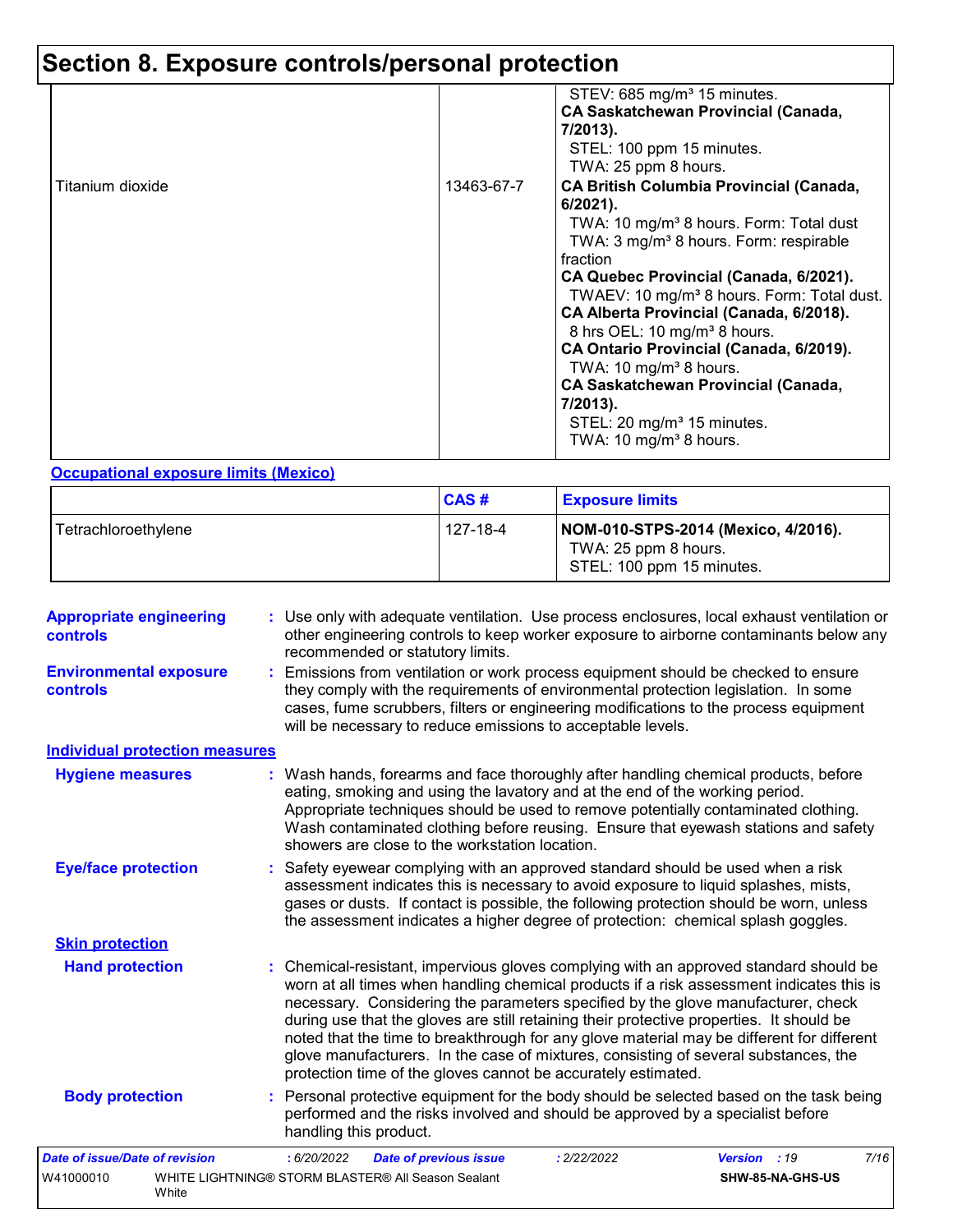# **Section 8. Exposure controls/personal protection**

| <b>Other skin protection</b>  | : Appropriate footwear and any additional skin protection measures should be selected<br>based on the task being performed and the risks involved and should be approved by a<br>specialist before handling this product.                                                           |  |
|-------------------------------|-------------------------------------------------------------------------------------------------------------------------------------------------------------------------------------------------------------------------------------------------------------------------------------|--|
| <b>Respiratory protection</b> | : Based on the hazard and potential for exposure, select a respirator that meets the<br>appropriate standard or certification. Respirators must be used according to a<br>respiratory protection program to ensure proper fitting, training, and other important<br>aspects of use. |  |

### **Section 9. Physical and chemical properties**

The conditions of measurement of all properties are at standard temperature and pressure unless otherwise indicated.

| <b>Appearance</b>                                                 |    |                                                           |
|-------------------------------------------------------------------|----|-----------------------------------------------------------|
| <b>Physical state</b>                                             |    | : Liquid.                                                 |
| <b>Color</b>                                                      |    | Not available.                                            |
| Odor                                                              |    | Not available.                                            |
| <b>Odor threshold</b>                                             |    | : Not available.                                          |
| рH                                                                |    | Not applicable.                                           |
| <b>Melting point/freezing point</b>                               |    | : Not available.                                          |
| <b>Boiling point, initial boiling</b><br>point, and boiling range |    | : $121^{\circ}$ C (249.8 $^{\circ}$ F)                    |
| <b>Flash point</b>                                                | t. | Closed cup: Not applicable.                               |
| <b>Evaporation rate</b>                                           |    | 2.59 (butyl acetate = $1$ )                               |
| <b>Flammability</b>                                               |    | Not available.                                            |
| Lower and upper explosion<br>limit/flammability limit             |    | : Not available.                                          |
| <b>Vapor pressure</b>                                             |    | : 2.4 kPa (18 mm Hg)                                      |
| <b>Relative vapor density</b>                                     |    | : $5.83$ [Air = 1]                                        |
| <b>Relative density</b>                                           |    | : 1.19                                                    |
| <b>Solubility</b>                                                 |    | Not available.                                            |
| <b>Partition coefficient: n-</b><br>octanol/water                 |    | : Not applicable.                                         |
| <b>Auto-ignition temperature</b>                                  |    | : Not available.                                          |
| <b>Decomposition temperature</b>                                  |    | : Not available.                                          |
| <b>Viscosity</b>                                                  | t  | Kinematic (40°C (104°F)): <20.5 mm <sup>2</sup> /s (<20.5 |
| <b>Molecular weight</b>                                           |    | Not applicable.                                           |
| <b>Aerosol product</b>                                            |    |                                                           |
| <b>Heat of combustion</b>                                         |    | : $2.497$ kJ/g                                            |

# **Section 10. Stability and reactivity**

| <b>Reactivity</b>                            | : No specific test data related to reactivity available for this product or its ingredients. |
|----------------------------------------------|----------------------------------------------------------------------------------------------|
| <b>Chemical stability</b>                    | : The product is stable.                                                                     |
| <b>Possibility of hazardous</b><br>reactions | : Under normal conditions of storage and use, hazardous reactions will not occur.            |
| <b>Conditions to avoid</b>                   | No specific data.                                                                            |

cSt)

| Date of issue/Date of revision | 6/20/2022                                          | <b>Date of previous issue</b> | 2/22/2022 | <b>Version</b> : 19     | 8/16 |
|--------------------------------|----------------------------------------------------|-------------------------------|-----------|-------------------------|------|
| W41000010<br>White             | WHITE LIGHTNING® STORM BLASTER® All Season Sealant |                               |           | <b>SHW-85-NA-GHS-US</b> |      |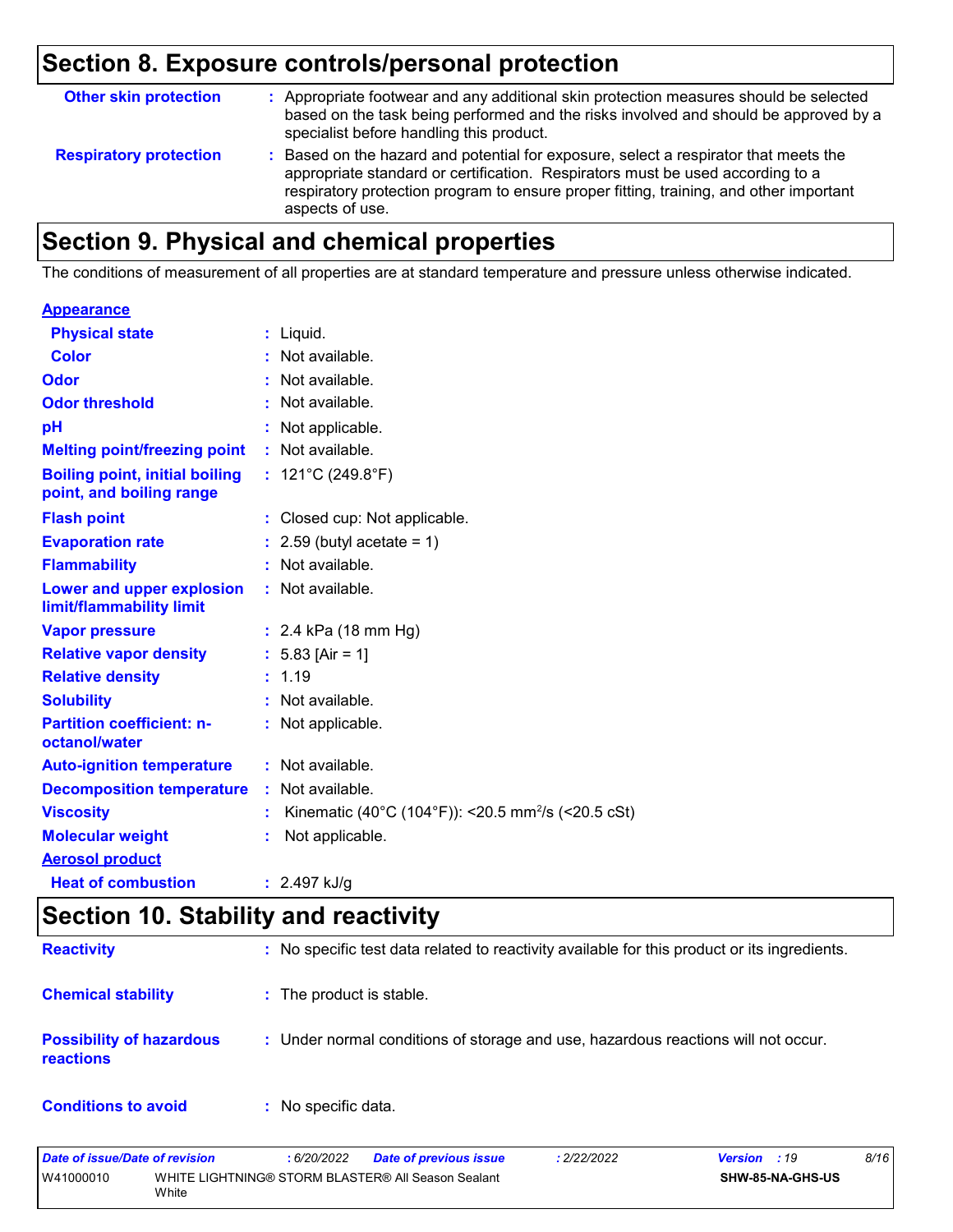## **Section 10. Stability and reactivity**

**Incompatible materials :**

: No specific data.

#### **Hazardous decomposition products**

Under normal conditions of storage and use, hazardous decomposition products should **:** not be produced.

### **Section 11. Toxicological information**

#### **Information on toxicological effects**

#### **Acute toxicity**

| <b>Product/ingredient name</b> | <b>Result</b>                | <b>Species</b> | <b>Dose</b>             | <b>Exposure</b> |
|--------------------------------|------------------------------|----------------|-------------------------|-----------------|
| Tetrachloroethylene            | LD50 Oral                    | Rat            | 2629 mg/kg              |                 |
| Light Aromatic Hydrocarbons    | ILD50 Oral                   | Rat            | 8400 mg/kg              |                 |
| trimethylbenzene               | ILD50 Oral                   | Rat            | 8970 mg/kg              |                 |
| Light Stabilizer               | <b>LC50 Inhalation Vapor</b> | Rat            | 500 mg/m <sup>3</sup>   | 4 hours         |
| 1,3,5-Trimethylbenzene         | LC50 Inhalation Vapor        | Rat            | 24000 mg/m <sup>3</sup> | l4 hours        |
|                                | ILD50 Oral                   | Rat            | 5000 mg/kg              |                 |
| 1,2,4-Trimethylbenzene         | <b>LC50 Inhalation Vapor</b> | Rat            | 18000 mg/m <sup>3</sup> | l4 hours        |
|                                | LD50 Oral                    | Rat            | $5$ g/kg                |                 |

#### **Irritation/Corrosion**

| <b>Product/ingredient name</b> | <b>Result</b>            | <b>Species</b> | <b>Score</b> | <b>Exposure</b>  | <b>Observation</b> |
|--------------------------------|--------------------------|----------------|--------------|------------------|--------------------|
| Tetrachloroethylene            | Eyes - Mild irritant     | Rabbit         |              | 24 hours 500     |                    |
|                                |                          |                |              | mg               |                    |
|                                | Eyes - Mild irritant     | Rabbit         |              | $162 \text{ mg}$ |                    |
|                                | Skin - Mild irritant     | Rabbit         |              | 24 hours 500     |                    |
|                                |                          |                |              | mg               |                    |
|                                | Skin - Severe irritant   | Rabbit         |              | 24 hours 810     |                    |
|                                |                          |                |              | mg               |                    |
| Light Aromatic Hydrocarbons    | Eyes - Mild irritant     | Rabbit         |              | 24 hours 100     |                    |
|                                |                          |                |              | uL               |                    |
| <b>Titanium Dioxide</b>        | Skin - Mild irritant     | Human          |              | 72 hours 300     |                    |
|                                |                          |                |              | ug I             |                    |
| trimethylbenzene               | Eyes - Mild irritant     | Rabbit         |              | 24 hours 500     |                    |
|                                |                          |                |              | mg               |                    |
|                                | Skin - Moderate irritant | Rabbit         |              | 24 hours 500     |                    |
|                                |                          |                |              | mg               |                    |
| 1,3,5-Trimethylbenzene         | Eyes - Mild irritant     | Rabbit         |              | 24 hours 500     |                    |
|                                |                          |                |              | mg               |                    |
|                                | Skin - Moderate irritant | Rabbit         |              | 24 hours 20      | $\overline{a}$     |
|                                |                          |                |              | mg               |                    |

#### **Sensitization**

Not available.

#### **Mutagenicity**

Not available.

#### **Carcinogenicity**

Not available.

#### **Classification**

| <b>Product/ingredient name</b>            | <b>OSHA</b> | <b>IARC</b> | <b>NTP</b>                                       |
|-------------------------------------------|-------------|-------------|--------------------------------------------------|
| Tetrachloroethylene<br>l Titanium Dioxide |             | 2A<br>2B    | Reasonably anticipated to be a human carcinogen. |

#### **Reproductive toxicity**

| Date of issue/Date of revision |       | 6/20/2022 | <b>Date of previous issue</b>                      | 2/22/2022 | <b>Version</b> : 19 |                  | 9/16 |
|--------------------------------|-------|-----------|----------------------------------------------------|-----------|---------------------|------------------|------|
| W41000010                      | White |           | WHITE LIGHTNING® STORM BLASTER® All Season Sealant |           |                     | SHW-85-NA-GHS-US |      |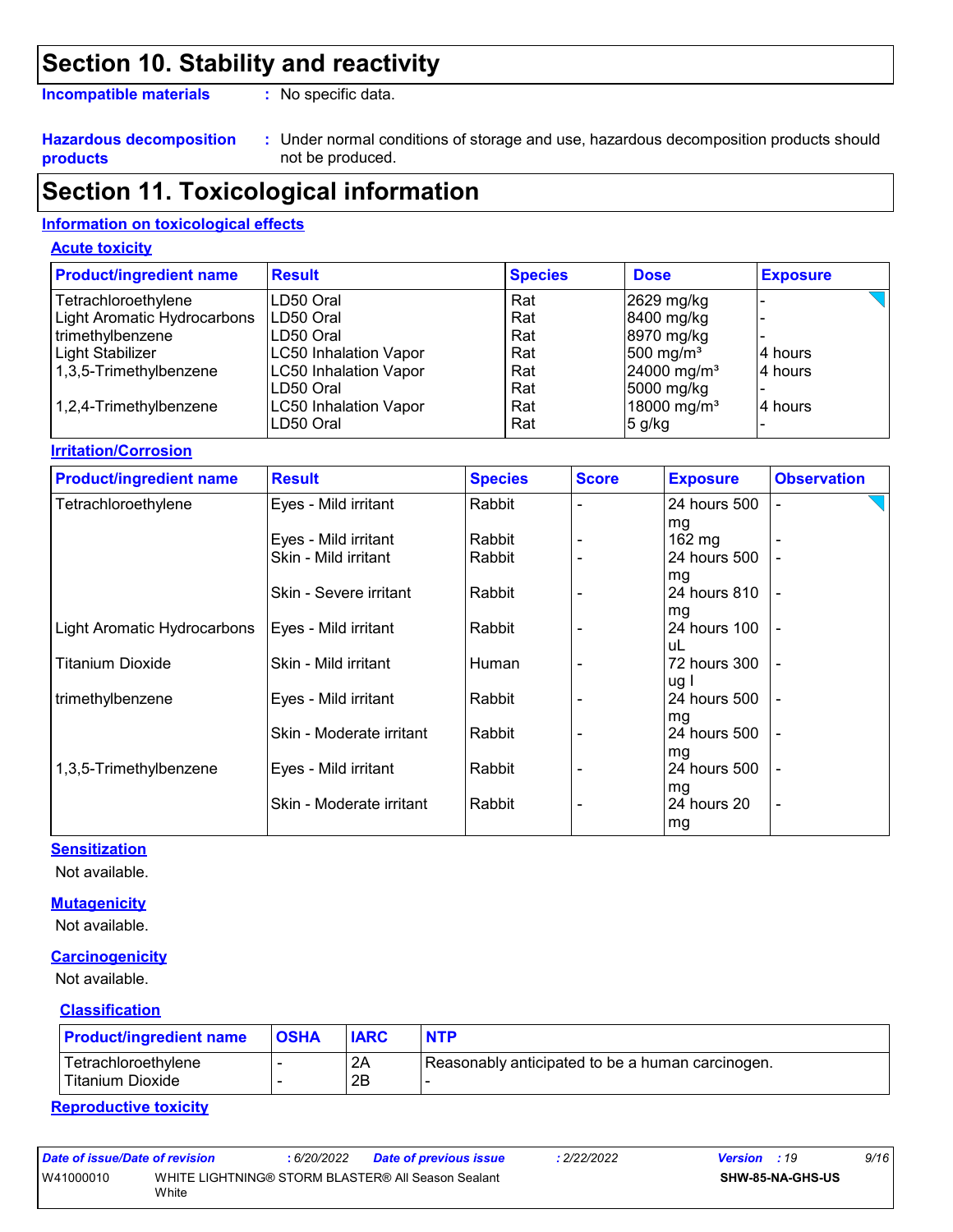## **Section 11. Toxicological information**

#### Not available.

#### **Teratogenicity**

Not available.

#### **Specific target organ toxicity (single exposure)**

| <b>Name</b>                        | <b>Category</b> | <b>Route of</b><br>exposure | <b>Target organs</b>              |
|------------------------------------|-----------------|-----------------------------|-----------------------------------|
| Tetrachloroethylene                | Category 1      |                             |                                   |
|                                    | Category 3      |                             | Narcotic effects                  |
| <b>Light Aromatic Hydrocarbons</b> | Category 3      |                             | Respiratory tract<br>l irritation |
|                                    | Category 3      |                             | Narcotic effects                  |
| 1,3,5-Trimethylbenzene             | Category 3      |                             | Respiratory tract<br>l irritation |
| 1,2,4-Trimethylbenzene             | Category 3      |                             | Respiratory tract<br>irritation   |

#### **Specific target organ toxicity (repeated exposure)**

| <b>Name</b>                 | <b>Category</b> | <b>Route of</b><br><b>exposure</b> | <b>Target organs</b> |
|-----------------------------|-----------------|------------------------------------|----------------------|
| Tetrachloroethylene         | Category 2      |                                    |                      |
| Light Aromatic Hydrocarbons | Category 2      |                                    |                      |

#### **Aspiration hazard**

| <b>Name</b>                 | Result                                |
|-----------------------------|---------------------------------------|
| Light Aromatic Hydrocarbons | <b>ASPIRATION HAZARD - Category 1</b> |
| trimethylbenzene            | <b>ASPIRATION HAZARD - Category 1</b> |
| $ 1,3,5$ -Trimethylbenzene  | <b>ASPIRATION HAZARD - Category 1</b> |
| $1,2,4$ -Trimethylbenzene   | <b>ASPIRATION HAZARD - Category 1</b> |

| Information on the likely<br>routes of exposure | Not available.<br>÷.                                                                                                                                                              |
|-------------------------------------------------|-----------------------------------------------------------------------------------------------------------------------------------------------------------------------------------|
| <b>Potential acute health effects</b>           |                                                                                                                                                                                   |
| <b>Eye contact</b>                              | : Causes eye irritation.                                                                                                                                                          |
| <b>Inhalation</b>                               | : Harmful if inhaled. Causes damage to organs following a single exposure if inhaled.<br>Can cause central nervous system (CNS) depression. May cause drowsiness or<br>dizziness. |
| <b>Skin contact</b>                             | : Causes damage to organs following a single exposure in contact with skin. Causes skin<br><i>irritation.</i>                                                                     |
| <b>Ingestion</b>                                | : Causes damage to organs following a single exposure if swallowed. Can cause central<br>nervous system (CNS) depression.                                                         |
|                                                 | Symptoms related to the physical, chemical and toxicological characteristics                                                                                                      |
| <b>Eye contact</b>                              | : Adverse symptoms may include the following:<br>pain or irritation<br>watering<br>redness                                                                                        |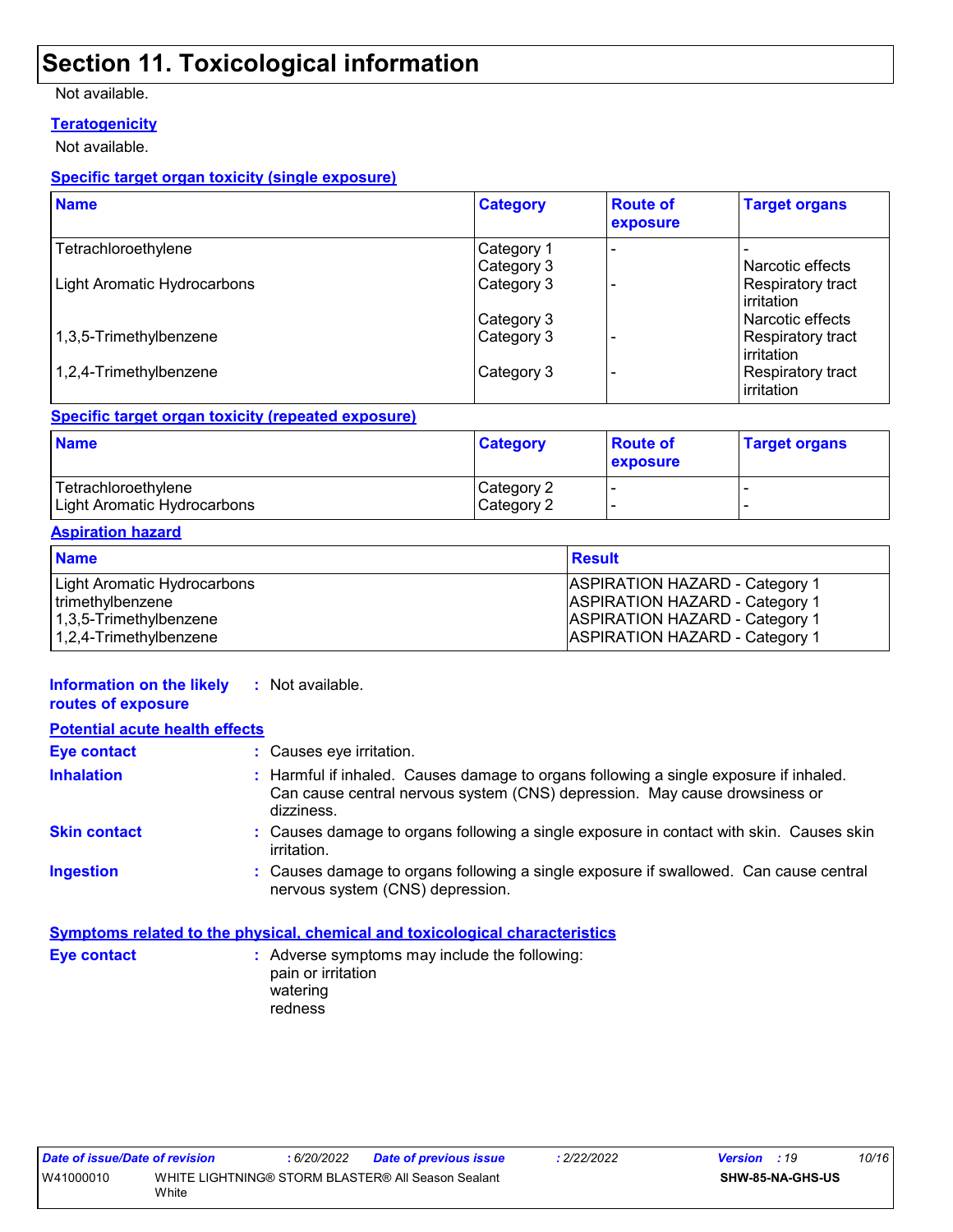# **Section 11. Toxicological information**

| <b>Inhalation</b>                       | : Adverse symptoms may include the following:<br>nausea or vomiting<br>headache<br>drowsiness/fatigue<br>dizziness/vertigo<br>unconsciousness<br>reduced fetal weight<br>increase in fetal deaths<br>skeletal malformations |
|-----------------------------------------|-----------------------------------------------------------------------------------------------------------------------------------------------------------------------------------------------------------------------------|
| <b>Skin contact</b>                     | Adverse symptoms may include the following:<br>irritation<br>redness<br>reduced fetal weight<br>increase in fetal deaths<br>skeletal malformations                                                                          |
| <b>Ingestion</b>                        | : Adverse symptoms may include the following:<br>reduced fetal weight<br>increase in fetal deaths<br>skeletal malformations                                                                                                 |
|                                         | Delayed and immediate effects and also chronic effects from short and long term exposure                                                                                                                                    |
| <b>Short term exposure</b>              |                                                                                                                                                                                                                             |
| <b>Potential immediate</b><br>effects   | : Not available.                                                                                                                                                                                                            |
| <b>Potential delayed effects</b>        | : Not available.                                                                                                                                                                                                            |
| <b>Long term exposure</b>               |                                                                                                                                                                                                                             |
| <b>Potential immediate</b><br>effects   | : Not available.                                                                                                                                                                                                            |
| <b>Potential delayed effects</b>        | : Not available.                                                                                                                                                                                                            |
| <b>Potential chronic health effects</b> |                                                                                                                                                                                                                             |
| Not available.                          |                                                                                                                                                                                                                             |
| <b>General</b>                          | : May cause damage to organs through prolonged or repeated exposure.                                                                                                                                                        |
| <b>Carcinogenicity</b>                  | May cause cancer. Risk of cancer depends on duration and level of exposure.                                                                                                                                                 |
| <b>Mutagenicity</b>                     | No known significant effects or critical hazards.                                                                                                                                                                           |
| <b>Teratogenicity</b>                   | No known significant effects or critical hazards.                                                                                                                                                                           |
| <b>Developmental effects</b>            | : No known significant effects or critical hazards.                                                                                                                                                                         |
|                                         |                                                                                                                                                                                                                             |
| <b>Fertility effects</b>                | : Suspected of damaging fertility.                                                                                                                                                                                          |

### **Numerical measures of toxicity**

**Acute toxicity estimates**

| <b>Route</b>        | <b>ATE value</b> |
|---------------------|------------------|
| Oral                | 4712.15 mg/kg    |
| Inhalation (vapors) | 19.72 mg/l       |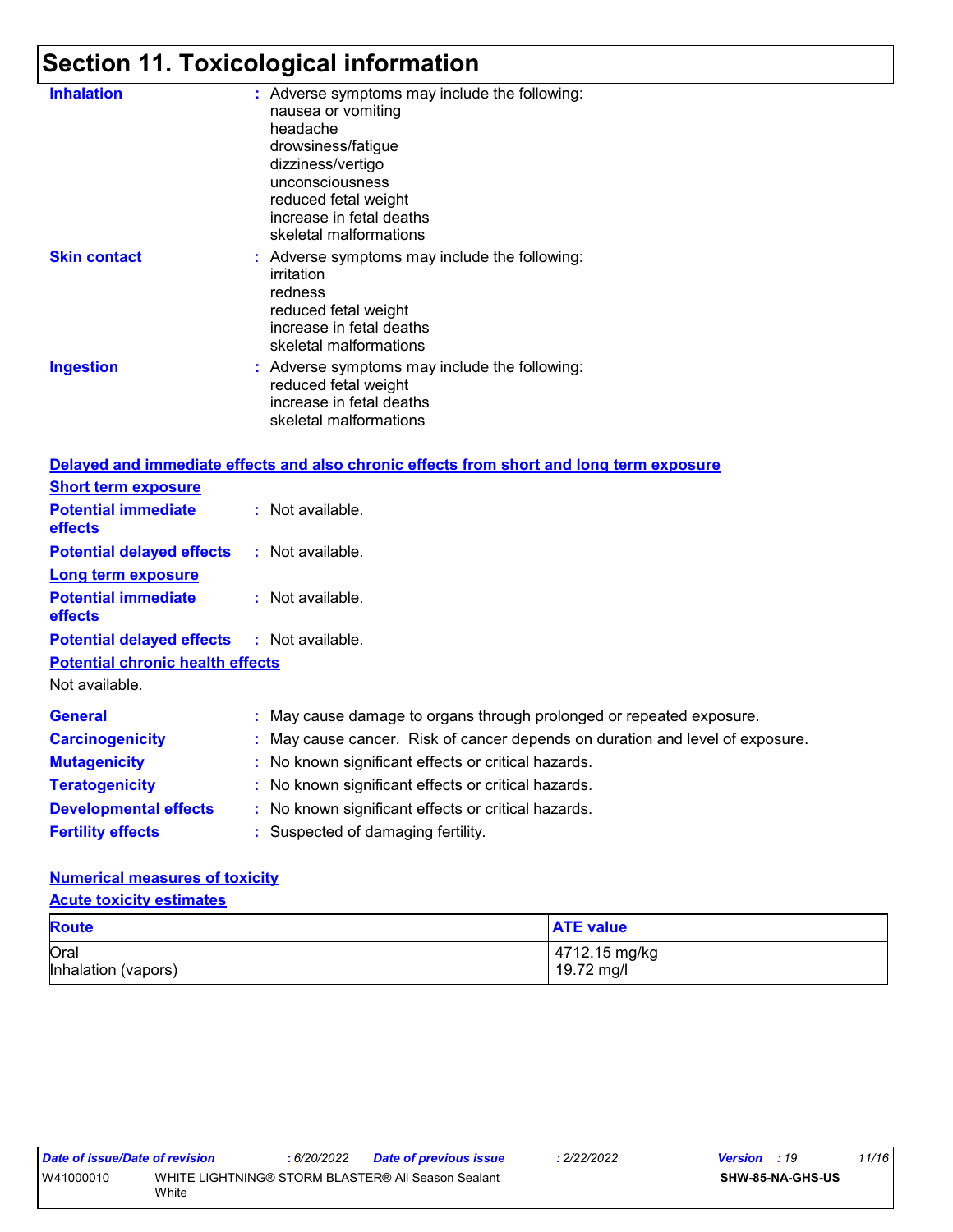# **Section 12. Ecological information**

| <b>Toxicity</b>                |                                                                     |                                                                                                    |                      |
|--------------------------------|---------------------------------------------------------------------|----------------------------------------------------------------------------------------------------|----------------------|
| <b>Product/ingredient name</b> | <b>Result</b>                                                       | <b>Species</b>                                                                                     | <b>Exposure</b>      |
| Tetrachloroethylene            | Acute EC50 504 ppm Marine water<br>Acute EC50 3.64 mg/l Fresh water | Algae - Skeletonema costatum<br>Algae - Chlamydomonas<br>reinhardtii - Exponential growth<br>phase | 96 hours<br>72 hours |
|                                | Acute LC50 3.5 mg/l Marine water                                    | Crustaceans - Elminius modestus                                                                    | 48 hours             |
|                                | Acute LC50 3.40071 mg/l Fresh water                                 | Daphnia - Daphnia magna                                                                            | 48 hours             |
|                                | Acute LC50 4000 µg/l Fresh water                                    | Fish - Jordanella floridae -<br>Juvenile (Fledgling, Hatchling,<br>Weanling)                       | 96 hours             |
|                                | Chronic EC10 1.77 mg/l Fresh water                                  | Algae - Chlamydomonas<br>reinhardtii - Exponential growth<br>phase                                 | 72 hours             |
|                                | Chronic NOEC 0.4 mg/l Fresh water                                   | Daphnia - Daphnia magna                                                                            | 21 days              |
|                                | Chronic NOEC 500 µg/l Fresh water                                   | Fish - Pimephales promelas -<br>Larvae                                                             | 32 days              |
| Isobutylene Polymer            | Acute LC50 >5600000 µg/l Fresh water                                | Fish - Oncorhynchus mykiss                                                                         | 96 hours             |
| <b>Titanium Dioxide</b>        | Acute LC50 >1000000 µg/l Marine water                               | Fish - Fundulus heteroclitus                                                                       | 96 hours             |
| trimethylbenzene               | Acute LC50 5600 µg/l Marine water                                   | Crustaceans - Palaemonetes<br>pugio                                                                | 48 hours             |
| 1,3,5-Trimethylbenzene         | Acute LC50 13000 µg/l Marine water                                  | Crustaceans - Cancer magister -<br>Zoea                                                            | 48 hours             |
|                                | Acute LC50 12520 µg/l Fresh water                                   | Fish - Carassius auratus                                                                           | 96 hours             |
|                                | Chronic NOEC 400 µg/l Fresh water                                   | Daphnia - Daphnia magna                                                                            | 21 days              |
| 1,2,4-Trimethylbenzene         | Acute LC50 4910 µg/l Marine water                                   | Crustaceans - Elasmopus<br>pectenicrus - Adult                                                     | 48 hours             |
|                                | Acute LC50 7720 µg/l Fresh water                                    | Fish - Pimephales promelas                                                                         | 96 hours             |

#### **Persistence and degradability**

| <b>Product/ingredient name</b> | <b>Aquatic half-life</b> | <b>Photolysis</b> | Biodegradability |
|--------------------------------|--------------------------|-------------------|------------------|
| Light Aromatic Hydrocarbons    |                          |                   | Readily          |

#### **Bioaccumulative potential**

| <b>Product/ingredient name</b> | $LogP_{ow}$ | <b>BCF</b>  | <b>Potential</b> |
|--------------------------------|-------------|-------------|------------------|
| Tetrachloroethylene            |             | 49          | low              |
| Isobutylene Polymer            |             | 314 to 1882 | high             |
| Light Aromatic Hydrocarbons    |             | 10 to 2500  | high             |
| 1,3,5-Trimethylbenzene         |             | 161         | low              |
| 1,2,4-Trimethylbenzene         |             | 243         | low              |

#### **Mobility in soil**

**Soil/water partition coefficient** (K<sub>oc</sub>)

**:** Not available.

**Other adverse effects** : No known significant effects or critical hazards.

| Date of issue/Date of revision |       | : 6/20/2022 | <b>Date of previous issue</b>                      | 2/22/2022 | <b>Version</b> : 19 |                         | 12/16 |
|--------------------------------|-------|-------------|----------------------------------------------------|-----------|---------------------|-------------------------|-------|
| W41000010                      | White |             | WHITE LIGHTNING® STORM BLASTER® All Season Sealant |           |                     | <b>SHW-85-NA-GHS-US</b> |       |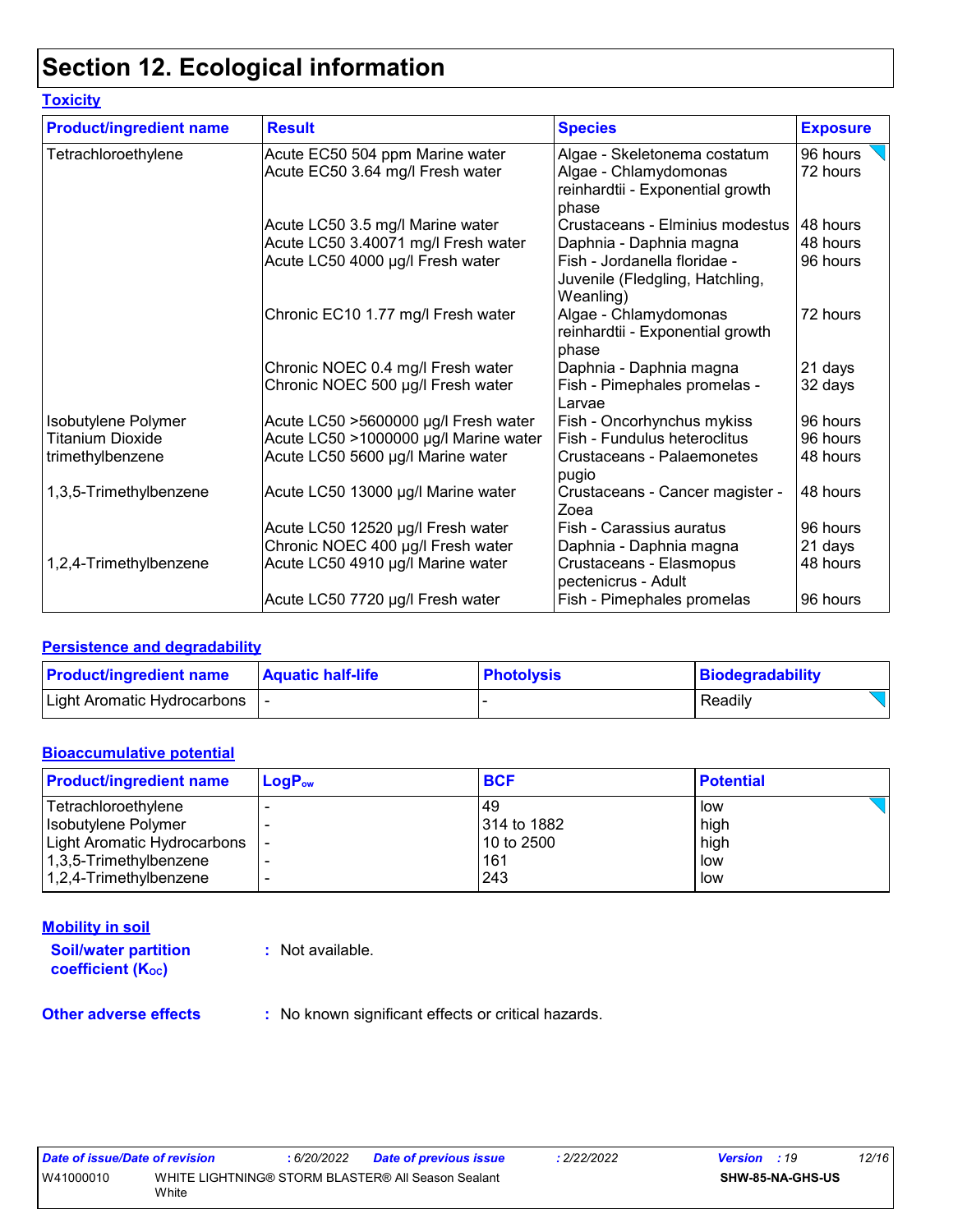# **Section 13. Disposal considerations**

#### **Disposal methods :**

The generation of waste should be avoided or minimized wherever possible. Disposal of this product, solutions and any by-products should at all times comply with the requirements of environmental protection and waste disposal legislation and any regional local authority requirements. Dispose of surplus and non-recyclable products via a licensed waste disposal contractor. Waste should not be disposed of untreated to the sewer unless fully compliant with the requirements of all authorities with jurisdiction. Waste packaging should be recycled. Incineration or landfill should only be considered when recycling is not feasible. This material and its container must be disposed of in a safe way. Care should be taken when handling emptied containers that have not been cleaned or rinsed out. Empty containers or liners may retain some product residues. Avoid dispersal of spilled material and runoff and contact with soil, waterways, drains and sewers.

# **Section 14. Transport information**

|                                         | <b>DOT</b><br><b>Classification</b> | <b>TDG</b><br><b>Classification</b>                                                                                                                    | <b>Mexico</b><br><b>Classification</b>               | <b>IATA</b>                                                                                                                   | <b>IMDG</b>                                                                                                                                        |
|-----------------------------------------|-------------------------------------|--------------------------------------------------------------------------------------------------------------------------------------------------------|------------------------------------------------------|-------------------------------------------------------------------------------------------------------------------------------|----------------------------------------------------------------------------------------------------------------------------------------------------|
| <b>UN number</b>                        | <b>UN1897</b>                       | <b>UN1897</b>                                                                                                                                          | <b>UN1897</b>                                        | <b>UN1897</b>                                                                                                                 | <b>UN1897</b>                                                                                                                                      |
| <b>UN proper</b><br>shipping name       | Tetrachloroethylene<br>mixture      | mixture                                                                                                                                                | Tetrachloroethylene   Tetrachloroethylene<br>mixture | Tetrachloroethylene<br>mixture                                                                                                | Tetrachloroethylene<br>mixture. Marine<br>pollutant<br>(Tetrachloroethylene)                                                                       |
| <b>Transport</b><br>hazard class(es)    | 6.1                                 | 6.1                                                                                                                                                    | 6.1                                                  | 6.1                                                                                                                           | 6.1                                                                                                                                                |
| <b>Packing group</b>                    | $\mathbf{III}$                      | $\ensuremath{\mathsf{III}}\xspace$                                                                                                                     | $\mathop{\rm III}$                                   | III                                                                                                                           | III                                                                                                                                                |
| <b>Environmental</b><br>hazards         | No.                                 | No.                                                                                                                                                    | No.                                                  | Yes. The<br>environmentally<br>hazardous<br>substance mark<br>is not required.                                                | Yes.                                                                                                                                               |
| <b>Additional</b><br><b>information</b> | $\overline{a}$                      | Product classified<br>as per the<br>following sections<br>of the<br>Transportation of<br>Dangerous Goods<br>Regulations:<br>2.26-2.36 (Class<br>$6)$ . |                                                      | The<br>environmentally<br>hazardous<br>substance mark<br>may appear if<br>required by other<br>transportation<br>regulations. | The marine<br>pollutant mark is<br>not required when<br>transported in<br>sizes of ≤5 L or ≤5<br>kg.<br><b>Emergency</b><br>schedules F-A, S-<br>A |
|                                         | <b>ERG No.</b>                      | <b>ERG No.</b>                                                                                                                                         | <b>ERG No.</b>                                       |                                                                                                                               |                                                                                                                                                    |
|                                         | 160                                 | 160                                                                                                                                                    | 160                                                  |                                                                                                                               |                                                                                                                                                    |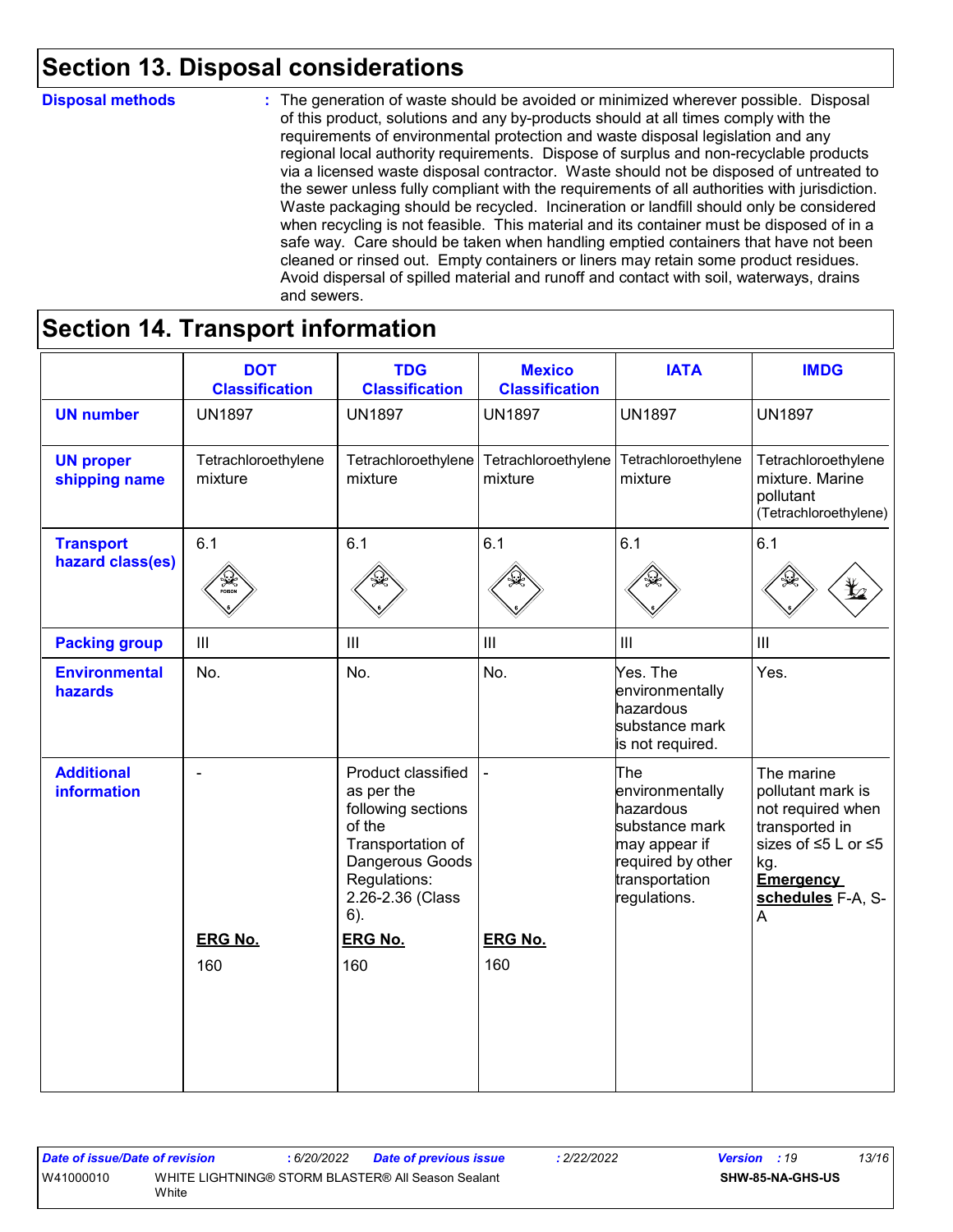### **Section 14. Transport information**

| <b>Special precautions for user :</b> |      | Multi-modal shipping descriptions are provided for informational purposes and do not<br>consider container sizes. The presence of a shipping description for a particular<br>mode of transport (sea, air, etc.), does not indicate that the product is packaged<br>suitably for that mode of transport. All packaging must be reviewed for suitability<br>prior to shipment, and compliance with the applicable regulations is the sole<br>responsibility of the person offering the product for transport. People loading and<br>unloading dangerous goods must be trained on all of the risks deriving from the<br>substances and on all actions in case of emergency situations. |
|---------------------------------------|------|-------------------------------------------------------------------------------------------------------------------------------------------------------------------------------------------------------------------------------------------------------------------------------------------------------------------------------------------------------------------------------------------------------------------------------------------------------------------------------------------------------------------------------------------------------------------------------------------------------------------------------------------------------------------------------------|
| <b>Transport in bulk according</b>    | - 50 | Not available.                                                                                                                                                                                                                                                                                                                                                                                                                                                                                                                                                                                                                                                                      |

**to IMO instruments**

**Proper shipping name :**

: Not available.

## **Section 15. Regulatory information**

#### **SARA 313**

SARA 313 (40 CFR 372.45) supplier notification can be found on the Environmental Data Sheet.

#### **California Prop. 65**

WARNING: This product contains chemicals known to the State of California to cause cancer and birth defects or other reproductive harm.

**International regulations**

| <b>International lists</b> | : Australia inventory (AIIC): Not determined.<br>China inventory (IECSC): Not determined.<br>Japan inventory (CSCL): Not determined.<br>Japan inventory (ISHL): Not determined.<br>Korea inventory (KECI): Not determined.<br>New Zealand Inventory of Chemicals (NZIoC): Not determined.<br>Philippines inventory (PICCS): Not determined.<br>Taiwan Chemical Substances Inventory (TCSI): Not determined.<br>Thailand inventory: Not determined. |
|----------------------------|----------------------------------------------------------------------------------------------------------------------------------------------------------------------------------------------------------------------------------------------------------------------------------------------------------------------------------------------------------------------------------------------------------------------------------------------------|
|                            |                                                                                                                                                                                                                                                                                                                                                                                                                                                    |
|                            | Turkey inventory: Not determined.                                                                                                                                                                                                                                                                                                                                                                                                                  |
|                            | Vietnam inventory: Not determined.                                                                                                                                                                                                                                                                                                                                                                                                                 |

### **Section 16. Other information**

**Hazardous Material Information System (U.S.A.)**



**The customer is responsible for determining the PPE code for this material. For more information on HMIS® Personal Protective Equipment (PPE) codes, consult the HMIS® Implementation Manual.**

**Caution: HMIS® ratings are based on a 0-4 rating scale, with 0 representing minimal hazards or risks, and 4 representing significant hazards or risks. Although HMIS® ratings and the associated label are not required on SDSs or products leaving a facility under 29 CFR 1910.1200, the preparer may choose to provide them. HMIS® ratings are to be used with a fully implemented HMIS® program. HMIS® is a registered trademark and service mark of the American Coatings Association, Inc.**

**Procedure used to derive the classification**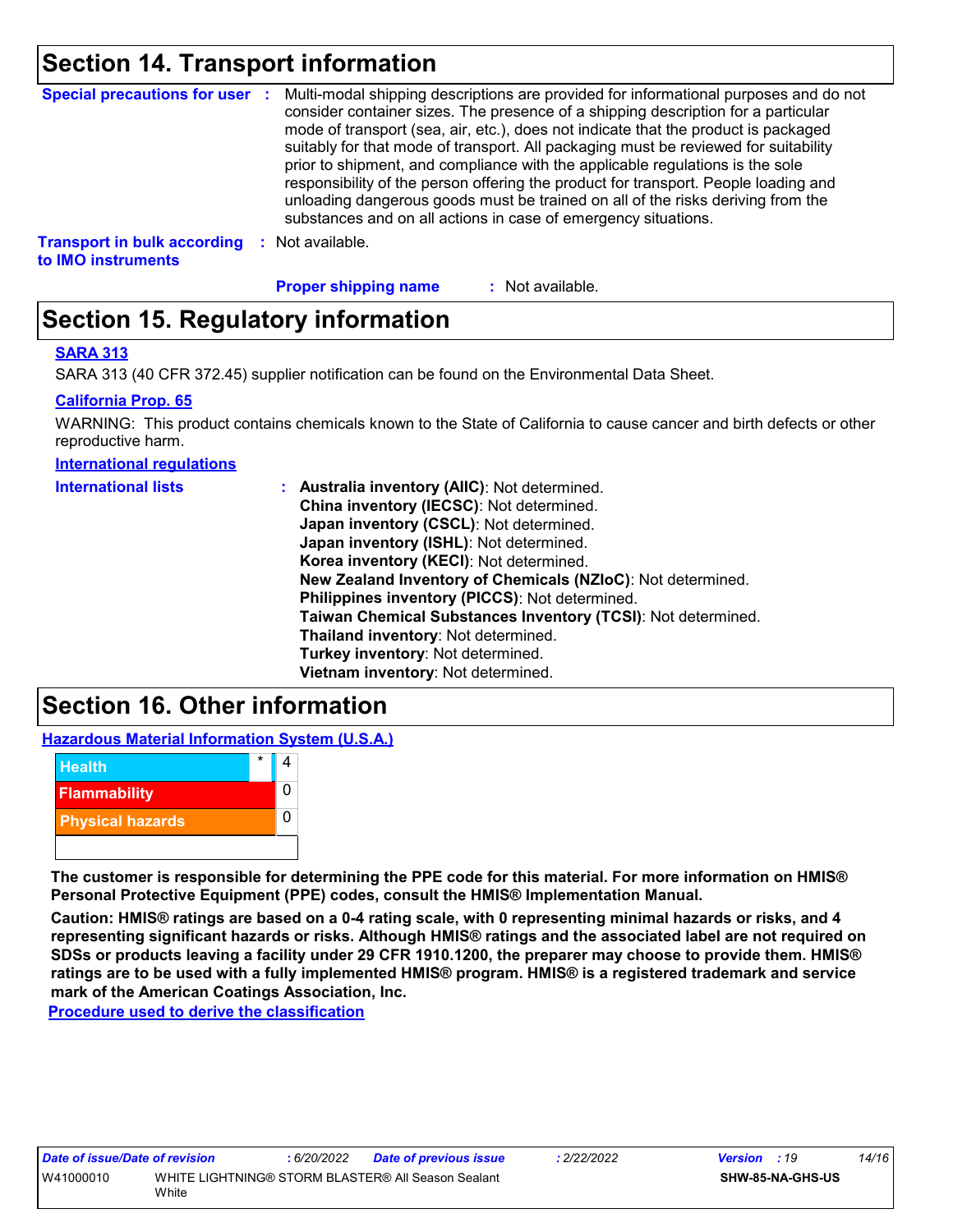### **Section 16. Other information**

|                                                                                                                                                                                                                                           |             | <b>Classification</b>                                                                                                                                                                                                                                                                                                                                                                                                                                                                                                                                                                                                    | <b>Justification</b>                                                                                                                                                         |
|-------------------------------------------------------------------------------------------------------------------------------------------------------------------------------------------------------------------------------------------|-------------|--------------------------------------------------------------------------------------------------------------------------------------------------------------------------------------------------------------------------------------------------------------------------------------------------------------------------------------------------------------------------------------------------------------------------------------------------------------------------------------------------------------------------------------------------------------------------------------------------------------------------|------------------------------------------------------------------------------------------------------------------------------------------------------------------------------|
| <b>ACUTE TOXICITY (inhalation) - Category 4</b><br>SKIN CORROSION/IRRITATION - Category 2<br>SERIOUS EYE DAMAGE/ EYE IRRITATION - Category 2B<br><b>CARCINOGENICITY - Category 1B</b><br>TOXIC TO REPRODUCTION - Category 2<br>Category 3 |             | SPECIFIC TARGET ORGAN TOXICITY (SINGLE EXPOSURE) - Category 1<br>SPECIFIC TARGET ORGAN TOXICITY (SINGLE EXPOSURE) (Narcotic effects) -<br>SPECIFIC TARGET ORGAN TOXICITY (REPEATED EXPOSURE) - Category 2                                                                                                                                                                                                                                                                                                                                                                                                                | Calculation method<br>Calculation method<br>Calculation method<br>Calculation method<br>Calculation method<br>Calculation method<br>Calculation method<br>Calculation method |
| <b>History</b>                                                                                                                                                                                                                            |             |                                                                                                                                                                                                                                                                                                                                                                                                                                                                                                                                                                                                                          |                                                                                                                                                                              |
| <b>Date of printing</b>                                                                                                                                                                                                                   | : 6/20/2022 |                                                                                                                                                                                                                                                                                                                                                                                                                                                                                                                                                                                                                          |                                                                                                                                                                              |
| Date of issue/Date of<br>revision                                                                                                                                                                                                         | : 6/20/2022 |                                                                                                                                                                                                                                                                                                                                                                                                                                                                                                                                                                                                                          |                                                                                                                                                                              |
| Date of previous issue                                                                                                                                                                                                                    | : 2/22/2022 |                                                                                                                                                                                                                                                                                                                                                                                                                                                                                                                                                                                                                          |                                                                                                                                                                              |
| <b>Version</b>                                                                                                                                                                                                                            | : 19        |                                                                                                                                                                                                                                                                                                                                                                                                                                                                                                                                                                                                                          |                                                                                                                                                                              |
| <b>Key to abbreviations</b>                                                                                                                                                                                                               |             | $:$ ATE = Acute Toxicity Estimate<br><b>BCF</b> = Bioconcentration Factor<br>GHS = Globally Harmonized System of Classification and Labelling of Chemicals<br>IATA = International Air Transport Association<br><b>IBC</b> = Intermediate Bulk Container<br><b>IMDG = International Maritime Dangerous Goods</b><br>LogPow = logarithm of the octanol/water partition coefficient<br>MARPOL = International Convention for the Prevention of Pollution From Ships, 1973<br>as modified by the Protocol of 1978. ("Marpol" = marine pollution)<br>$N/A = Not available$<br>SGG = Segregation Group<br>UN = United Nations |                                                                                                                                                                              |

**Indicates information that has changed from previously issued version.**

#### **Notice to reader**

**It is recommended that each customer or recipient of this Safety Data Sheet (SDS) study it carefully and consult resources, as necessary or appropriate, to become aware of and understand the data contained in this SDS and any hazards associated with the product. This information is provided in good faith and believed to be accurate as of the effective date herein. However, no warranty, express or implied, is given. The information presented here applies only to the product as shipped. The addition of any material can change the composition, hazards and risks of the product. Products shall not be repackaged, modified, or tinted except as specifically instructed by the manufacturer, including but not limited to the incorporation of products not specified by the manufacturer, or the use or addition of products in proportions not specified by the manufacturer. Regulatory requirements are subject to change and may differ between various locations and jurisdictions. The customer/buyer/user is responsible to ensure that his activities comply with all country, federal, state, provincial or local laws. The conditions for use of the product are not under the control of the manufacturer; the customer/buyer/user is responsible to determine the conditions necessary for the safe use of this product. The customer/buyer/user should not use the product for any purpose other than the purpose shown in the applicable section of this SDS without first referring to the supplier and obtaining written handling instructions. Due to the proliferation of sources for information such as manufacturer-specific SDS, the manufacturer cannot be responsible for SDSs obtained from any other source.**